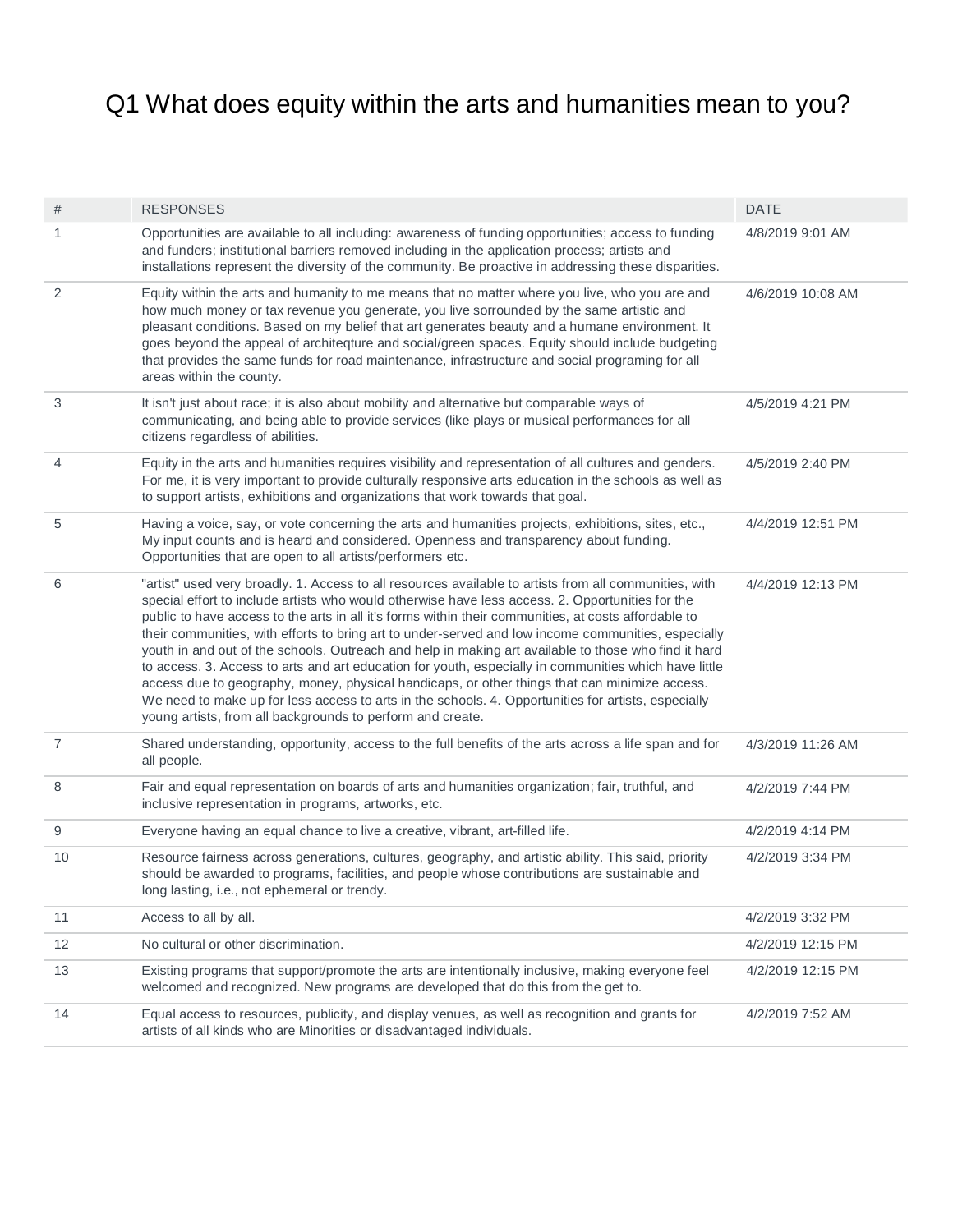| 15 | As a local artist, I want to see us supported more, in venues that are open to the general public,<br>where we can present our performances without the pressure of ticket sales. Public libraries,<br>schools, community events, indoor spaces, festivals. Also, we need to get paid. Our artistic<br>contributions might not be measured in dollars, but our time, our materials, our efforts, our<br>preparations and rehearsals, our dedication to hone our craft does cost money and resources -- in<br>addition to raising our kids, keeping a roof over our head, paying for transportation, and spending<br>time and money promoting our artistic work and business.                                                                                                                                                                                                                                                                                                                                                                                                                                                                                                                                                                                                                                                                                                                                                                                                                                                                                                                                                                                              | 4/1/2019 7:34 PM   |
|----|---------------------------------------------------------------------------------------------------------------------------------------------------------------------------------------------------------------------------------------------------------------------------------------------------------------------------------------------------------------------------------------------------------------------------------------------------------------------------------------------------------------------------------------------------------------------------------------------------------------------------------------------------------------------------------------------------------------------------------------------------------------------------------------------------------------------------------------------------------------------------------------------------------------------------------------------------------------------------------------------------------------------------------------------------------------------------------------------------------------------------------------------------------------------------------------------------------------------------------------------------------------------------------------------------------------------------------------------------------------------------------------------------------------------------------------------------------------------------------------------------------------------------------------------------------------------------------------------------------------------------------------------------------------------------|--------------------|
| 16 | That extra attention is given to using public funds for the arts and humanities as it relates to<br>marginalized and minority populations. To seek at least proportional representation in exhibits,<br>showings. And to invest in talent that may not have resources to develop or market themselves.                                                                                                                                                                                                                                                                                                                                                                                                                                                                                                                                                                                                                                                                                                                                                                                                                                                                                                                                                                                                                                                                                                                                                                                                                                                                                                                                                                    | 4/1/2019 6:23 PM   |
| 17 | To respect and value all cultures, ethnicities, and backgrounds.                                                                                                                                                                                                                                                                                                                                                                                                                                                                                                                                                                                                                                                                                                                                                                                                                                                                                                                                                                                                                                                                                                                                                                                                                                                                                                                                                                                                                                                                                                                                                                                                          | 4/1/2019 4:56 PM   |
| 18 | Fixing the institutional barriers to arts funding and resources that minorities have faced. Minorities<br>defined as communities of color, women, LGBTQ, etc.                                                                                                                                                                                                                                                                                                                                                                                                                                                                                                                                                                                                                                                                                                                                                                                                                                                                                                                                                                                                                                                                                                                                                                                                                                                                                                                                                                                                                                                                                                             | 4/1/2019 4:46 PM   |
| 19 | Being treated fairly regardless of race, gender, etc.                                                                                                                                                                                                                                                                                                                                                                                                                                                                                                                                                                                                                                                                                                                                                                                                                                                                                                                                                                                                                                                                                                                                                                                                                                                                                                                                                                                                                                                                                                                                                                                                                     | 4/1/2019 4:17 PM   |
| 20 | Nothing                                                                                                                                                                                                                                                                                                                                                                                                                                                                                                                                                                                                                                                                                                                                                                                                                                                                                                                                                                                                                                                                                                                                                                                                                                                                                                                                                                                                                                                                                                                                                                                                                                                                   | 4/1/2019 3:28 PM   |
| 21 | Equitable opportunities - diverse participants - and equitable outcomes - diverse presentations                                                                                                                                                                                                                                                                                                                                                                                                                                                                                                                                                                                                                                                                                                                                                                                                                                                                                                                                                                                                                                                                                                                                                                                                                                                                                                                                                                                                                                                                                                                                                                           | 4/1/2019 3:27 PM   |
| 22 | Equity with the arts and humanities has three foundations: access, participation and<br>representation. Access: Arts and humanities events and programming need to be accessible to all,<br>regardless of economic situation, physical abilities, age, race or gender. Equity of access includes:<br>wheelchair accessibility to venues; ticketing that doesn't limit access to those with disposable<br>income; and marketing that reaches out to the broad community. Participation: In addition to<br>having access as audience members, everyone deserves to be able to participate in a wide range<br>of arts and humanities programming. This broad-based participation in the arts and humanities<br>needs to be viewed as a right, not a privilege, available to all. Representation: Just as audience<br>members and participants need to be diverse, the artists and performers need to reflect the<br>diversity of our local communities and the world at large. Children in the audience should be able<br>to see artists who look like them, for instance. We talk about drawing from a pool of talent to find<br>visual, literary and performing artists In our nation's capital region; we should think in terms of an<br>ocean of talent because of the diversity and richness available. By the same token, our nonprofit<br>and cultural leaders need to reflect the diversity of the communities being served. We need to<br>work toward greater representation of diversity on nonprofit staffs and boards, and follow the lead<br>taken by the Urban Arts Leadership initiative c/o Greater Baltimore Cultural Alliance, and others in<br>the field. | 4/1/2019 3:17 PM   |
| 23 | Opportunity for young people to participate in activities they may not normally be exposed to.<br>Including ceramics, ballet, play writing, etc. that are out of the norm of drawing, photography,<br>filming on your Iphone, etc., etc.                                                                                                                                                                                                                                                                                                                                                                                                                                                                                                                                                                                                                                                                                                                                                                                                                                                                                                                                                                                                                                                                                                                                                                                                                                                                                                                                                                                                                                  | 4/1/2019 2:38 PM   |
| 24 | Equity within the arts and humanities is important because human beings have to make decisions<br>based on values. Values are not only home based but community based. In order to remain<br>equitable, every program offered should be available in all areas. Programs should be cost<br>efficient and be mindful of the populations financial constraints.                                                                                                                                                                                                                                                                                                                                                                                                                                                                                                                                                                                                                                                                                                                                                                                                                                                                                                                                                                                                                                                                                                                                                                                                                                                                                                             | 4/1/2019 1:50 PM   |
| 25 | Equity should entail not only the removal of barriers for those who seek to enjoy and appreciate the<br>arts and humaniities, but also for those who create content. Everyone must be empowered to<br>participate in the conversation!                                                                                                                                                                                                                                                                                                                                                                                                                                                                                                                                                                                                                                                                                                                                                                                                                                                                                                                                                                                                                                                                                                                                                                                                                                                                                                                                                                                                                                    | 4/1/2019 12:21 PM  |
| 26 | Equity within the arts and humanities means that all people, regardless of their financial<br>circumstances, have access to high quality arts productions and programs. Additionally, arts<br>organizations that follow an Equity model ensure that all those who engage with their work feel<br>welcome as patrons, participants, and/or creators. Successful arts organizations truly following an<br>equity model seek ways to include diverse patrons (of all ages, abilities, socio-economic status,<br>races, genders, sexual orientation) while upholding high artistic standards.                                                                                                                                                                                                                                                                                                                                                                                                                                                                                                                                                                                                                                                                                                                                                                                                                                                                                                                                                                                                                                                                                 | 4/1/2019 11:23 AM  |
| 27 | Equity within the arts and humanities means that all racial and ethnic groups are represented,<br>supported and celebrated.                                                                                                                                                                                                                                                                                                                                                                                                                                                                                                                                                                                                                                                                                                                                                                                                                                                                                                                                                                                                                                                                                                                                                                                                                                                                                                                                                                                                                                                                                                                                               | 4/1/2019 10:34 AM  |
| 28 | rfgfr                                                                                                                                                                                                                                                                                                                                                                                                                                                                                                                                                                                                                                                                                                                                                                                                                                                                                                                                                                                                                                                                                                                                                                                                                                                                                                                                                                                                                                                                                                                                                                                                                                                                     | 4/1/2019 12:05 AM  |
| 29 | A diversity of stories and perspectives represented fairly and powerfully in a way that causes the<br>viewer to grow in understanding and plants a desire in them to learn and reach across differences.                                                                                                                                                                                                                                                                                                                                                                                                                                                                                                                                                                                                                                                                                                                                                                                                                                                                                                                                                                                                                                                                                                                                                                                                                                                                                                                                                                                                                                                                  | 3/31/2019 10:39 PM |
| 30 | Participation in the arts and humanities is only limited by creativity. Efforts need to continue to have<br>participation available at any level (viewer, participant, sponsor, organization)                                                                                                                                                                                                                                                                                                                                                                                                                                                                                                                                                                                                                                                                                                                                                                                                                                                                                                                                                                                                                                                                                                                                                                                                                                                                                                                                                                                                                                                                             | 3/31/2019 8:50 PM  |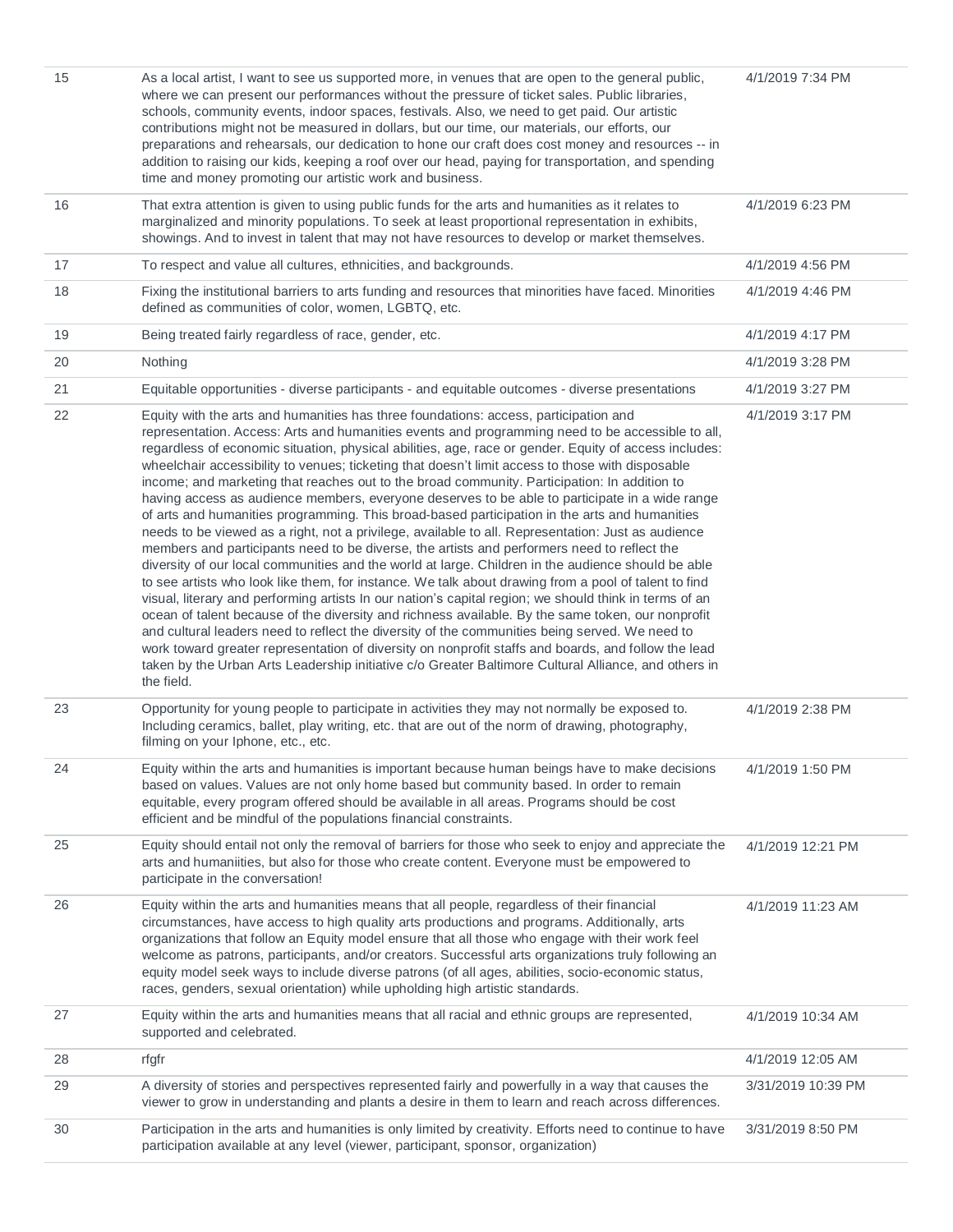| 31 | THEATRE ARTS ORGANIZATIONS NEED OPERATING FUNDS TO EXIST. LARGER<br>COMPANIES HAVE THE ABILITY TO HIRE STAFF (PERFORMERS, TECHNICIANS,<br>MARKETERS, BOX OFFICE, SET /COSTUMES DESIGNERS, ETC.) SMALLER THEATRE<br>ARTS GROUPS ARE PRECLUDED FROM EXPANDING AND GROWING AS A BUSINESS TO<br>PRODUCE PROGRAMMING WHEN THE PLAYING FIELD IS NOT EQUAL. WITHOUT EQUITY,<br>THE DISPROPORTIONATE WAY GRANTS ARE AWARDED AND THE FUNDING LIMITS<br>AVAILABLE TO SMALLER THEATRE GROUPS CONTINUES TO PUT THESE GROUPS AT A<br>DISADVANTAGE WHEN WORKING TO ATTRACT THE BEST TALENT, DESIGN AND BUILD<br>ELABORATE SETS AND UTILIZE ALL THE TOOLS AVAILABLE TO PROMOTE THEIR<br>PRODUCTIONS. THEREFORE, THESE ORGANIZATIONS ARE UNABLE TO THRIVE AND ARE<br>CONSTANTLY UNDER THE THREAT OF CLOSING DOWN. | 3/31/2019 8:40 PM  |
|----|---------------------------------------------------------------------------------------------------------------------------------------------------------------------------------------------------------------------------------------------------------------------------------------------------------------------------------------------------------------------------------------------------------------------------------------------------------------------------------------------------------------------------------------------------------------------------------------------------------------------------------------------------------------------------------------------------------------------------------------------------------------------------------------------------|--------------------|
| 32 | Equity is is giving everyone what they need to be successful. In order for less advantaged<br>residents to have access to the arts and humanities, it means coming up with programs and<br>trainings and art centers where they will be welcomed, encouraged and learn without exorbitant<br>prices.                                                                                                                                                                                                                                                                                                                                                                                                                                                                                              | 3/31/2019 5:48 PM  |
| 33 | All voices are valued equally.                                                                                                                                                                                                                                                                                                                                                                                                                                                                                                                                                                                                                                                                                                                                                                    | 3/31/2019 3:50 PM  |
| 34 | That all people from all backgrounds have the opportunity to participate in as patrons, and<br>experience as creators, art.                                                                                                                                                                                                                                                                                                                                                                                                                                                                                                                                                                                                                                                                       | 3/31/2019 11:07 AM |
| 35 | reasonable access to resources to all for responsible use                                                                                                                                                                                                                                                                                                                                                                                                                                                                                                                                                                                                                                                                                                                                         | 3/31/2019 10:30 AM |
| 36 | All artists are supported for their creative endeavors.                                                                                                                                                                                                                                                                                                                                                                                                                                                                                                                                                                                                                                                                                                                                           | 3/31/2019 9:02 AM  |
| 37 | All students should have equal access to opportunities to be active in A&H throughout their time in<br>pre, elementary, middle, and HA instructors of color should be hired to tech these subjects                                                                                                                                                                                                                                                                                                                                                                                                                                                                                                                                                                                                | 3/30/2019 11:01 PM |
| 38 | It means that artists who are not white men will be nurtured: arts awards, gallery openings, shows.                                                                                                                                                                                                                                                                                                                                                                                                                                                                                                                                                                                                                                                                                               | 3/30/2019 7:03 PM  |
| 39 | Opportunities provided for diverse audiences. All ages, races, genders                                                                                                                                                                                                                                                                                                                                                                                                                                                                                                                                                                                                                                                                                                                            | 3/30/2019 4:14 PM  |
| 40 | Allowing all potential artists and the public equal access to programs.                                                                                                                                                                                                                                                                                                                                                                                                                                                                                                                                                                                                                                                                                                                           | 3/30/2019 1:53 PM  |
| 41 | That everyone has a seat at the table, i.e.: has access to participate in the arts and humanities, as<br>an artist, as a community member, as a grantee, etc. And that arts programming and arts funding<br>is reflective of the diversity of Montgomery County.                                                                                                                                                                                                                                                                                                                                                                                                                                                                                                                                  | 3/30/2019 12:32 PM |
| 42 | Equity means the art we create is accessible in as many ways as possible: financially,<br>geographically, educationally. It requires arts organizations to consider their audiences in their<br>planning and pursuit of their mission.                                                                                                                                                                                                                                                                                                                                                                                                                                                                                                                                                            | 3/30/2019 6:35 AM  |
| 43 | All are able to participate, to perform, to take part in the production of, and to experience the<br>performance of arts.                                                                                                                                                                                                                                                                                                                                                                                                                                                                                                                                                                                                                                                                         | 3/30/2019 6:03 AM  |
| 44 | Equity means that there is fair and unbiased representation and appreciation of all races,<br>ethnicities, and gender types (i.e., LGBTQ) and the artistic expressions that each any of those<br>races, ethnicities, and gender groups offer.                                                                                                                                                                                                                                                                                                                                                                                                                                                                                                                                                     | 3/29/2019 10:55 PM |
| 45 | have no clue                                                                                                                                                                                                                                                                                                                                                                                                                                                                                                                                                                                                                                                                                                                                                                                      | 3/29/2019 7:47 PM  |
| 46 | That everyone regardless of race, age, religion, ethnicity, gender, sexual orientation, education,<br>ability or citizenship can be included.                                                                                                                                                                                                                                                                                                                                                                                                                                                                                                                                                                                                                                                     | 3/29/2019 7:42 PM  |
| 47 | Opportunity for creative engagement and expression of a personal voice. Community inclusion and<br>participation. Education and guidance for arts learning. Exposure to artistic talent from within and<br>outside the community. Connections and avenues encouraging further achievement.                                                                                                                                                                                                                                                                                                                                                                                                                                                                                                        | 3/29/2019 6:22 PM  |
| 48 | You have to think about inputs and outcomes of programs in arts and humanities. Are the inputs<br>equitable? Do you have equitable, proportional representation of the population of the county,<br>especially considering groups that are vulnerable, under-represented, or underserved? Are<br>program outcomes equitable? Do the programs draw an audience that reflects the population?<br>These are two guiding concepts for planning that is equity minded.                                                                                                                                                                                                                                                                                                                                 | 3/29/2019 6:02 PM  |
| 49 | Removing barriers, both intentional and unintentional, to provide a clear path for accessibility for<br>all. Having a space for everyone to be heard.                                                                                                                                                                                                                                                                                                                                                                                                                                                                                                                                                                                                                                             | 3/29/2019 5:03 PM  |
| 50 | being inclusive and engaging people with diverse backgrounds when it comes to decision making,<br>programming artists/performers, funding, employment, and audiences                                                                                                                                                                                                                                                                                                                                                                                                                                                                                                                                                                                                                              | 3/29/2019 4:42 PM  |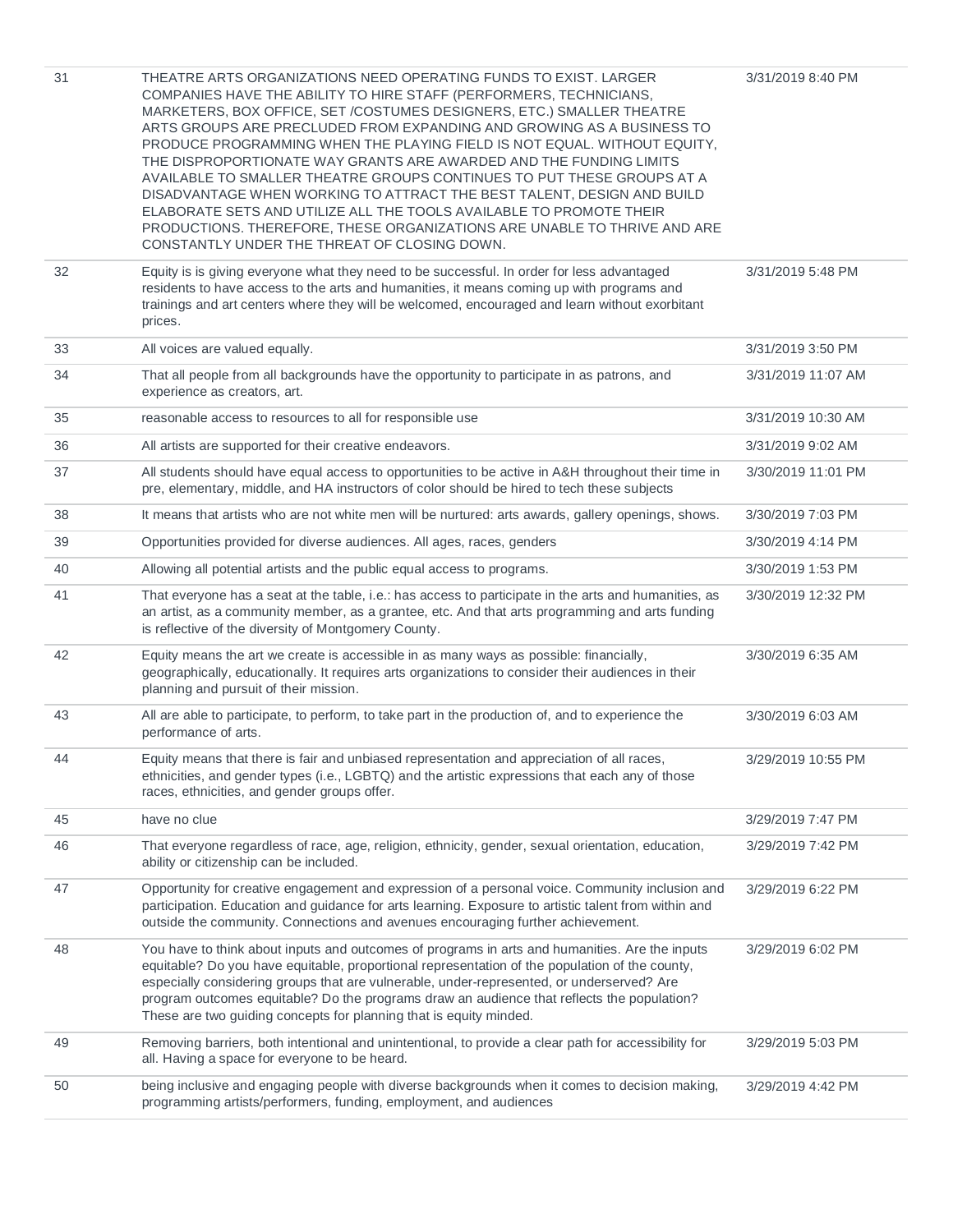| 51 | It's where are no longer satisfied with just having the "optics" of a room or roster filled with the<br>names of Black, indigenous, POC, disabled, low-income, queer artists, but where we can be<br>grounded in the authentic relationships we create with others. It's where we move from tired<br>scripts of allyship theater to transformative relationships grounded in the artistic, physical, and<br>emotional liberation of ourselves and all people, especially those who have been most harmed by<br>dominant culture and systems. | 3/29/2019 3:31 PM  |
|----|----------------------------------------------------------------------------------------------------------------------------------------------------------------------------------------------------------------------------------------------------------------------------------------------------------------------------------------------------------------------------------------------------------------------------------------------------------------------------------------------------------------------------------------------|--------------------|
| 52 | Representing the constituency in our community. Ideally, our staff, board, and patrons would<br>closely mirror the demographics of Montgomery County                                                                                                                                                                                                                                                                                                                                                                                         | 3/29/2019 3:15 PM  |
| 53 | An objective consideration of my capacity, potential success on a work site, that is blind to societal<br>prejudice relating to gender, color, lineage, creed, yet open to good possibilities within a creative,<br>inspired framework.                                                                                                                                                                                                                                                                                                      | 3/29/2019 1:34 PM  |
| 54 | People from all walks of life, ethnicities and income levels should be able to access and participate<br>in arts and humanities activities as well as funding and support for creative activities.                                                                                                                                                                                                                                                                                                                                           | 3/29/2019 1:10 PM  |
| 55 | Equity in the arts and humanities involves equal access to employment, equal access to be<br>participants/audience members/attendees, and events that reflect a wide range of backgrounds<br>(cultural, physical, socio-economic.)                                                                                                                                                                                                                                                                                                           | 3/29/2019 12:33 PM |
| 56 | Equality with judging based on merits having nothing to do with race. No white privilege, no black<br>privilege, no funny business, just the merits.                                                                                                                                                                                                                                                                                                                                                                                         | 3/29/2019 12:26 PM |
| 57 | that the culture, arts and full scope of all groups are represented. For instance that music and arts<br>exhibitions and performances don't feature just white European male artistic efforts                                                                                                                                                                                                                                                                                                                                                | 3/29/2019 12:14 PM |
| 58 | it means that all artists - regardless of racial, ethnic, financial and other differences have their<br>works regarded and considered for public displays and other types of publicity. I feel this<br>community is presently more equitable than other aspects of life in MoCo                                                                                                                                                                                                                                                              | 3/29/2019 12:02 PM |
| 59 | Equity within the arts and humanities means having access and transparency to all types of<br>resources including: financial support, professional development, referrals and sharing of<br>information.                                                                                                                                                                                                                                                                                                                                     | 3/29/2019 11:36 AM |
| 60 | It means a fair distribution of resources to small arts organizations whose unique work is in high<br>demand by underserved communities. The current funding of large arts organizations vs.<br>small/mid-sized is disproportionate.                                                                                                                                                                                                                                                                                                         | 3/29/2019 11:32 AM |
| 61 | Representation among ALL cultures, reflecting diversity within the County                                                                                                                                                                                                                                                                                                                                                                                                                                                                    | 3/29/2019 11:32 AM |
| 62 | Art is for all. I want to see truth, beauty and goodness, which knows no color, gender or race. Arts<br>should raise all to a better place in their life.                                                                                                                                                                                                                                                                                                                                                                                    | 3/29/2019 10:17 AM |
| 63 | Equal access to arts and humanity programming and arts and humanities that are inclusive and<br>inviting of a variety of groups.                                                                                                                                                                                                                                                                                                                                                                                                             | 3/29/2019 9:35 AM  |
| 64 | Equal access to the arts regardless of race, sex, socio-economic status.                                                                                                                                                                                                                                                                                                                                                                                                                                                                     | 3/29/2019 9:30 AM  |
| 65 | Enhanced visibility for art, artists and cultural events that come from our county's diverse<br>immigrant groups. Enhanced education and cultural experience opportunities for economically<br>disadvantaged people. Encouragement of art that reaches across cultural and linguistic<br>boundaries to reduce the silo effect of separate communities.                                                                                                                                                                                       | 3/29/2019 9:14 AM  |
| 66 | It means that the county allocate resources to showcasing arts from racially diverse communities,<br>especially Asians and Hispanics, who tend to be under represented in the arts. That we have<br>regular conversations about race in schools, colleges and work places.                                                                                                                                                                                                                                                                   | 3/29/2019 9:10 AM  |
| 67 | To me, it means that the systems in place leave room for many varied interpretations and<br>expressions of self, that allow people to make assignments or groups fit their individual needs.                                                                                                                                                                                                                                                                                                                                                 | 3/29/2019 9:02 AM  |
| 68 | Equal opportunity. Not equal outcomes                                                                                                                                                                                                                                                                                                                                                                                                                                                                                                        | 3/29/2019 8:27 AM  |
| 69 | Non-restrictive opportunities to participate in and exhibit and present one's creative talents. Funds<br>should be available to citizens in creative communities in order to engage in artistic endeavors, no<br>matter their ethnic, racial, or religious background.                                                                                                                                                                                                                                                                       | 3/29/2019 8:06 AM  |
| 70 | Two things: First, that people have e*ual access to arts and humanities programming no matter<br>their income, zip code, culture or language. Second, that people, especially children, have e*ual<br>access to arts and humanities programming that REFLECTS their experiences of income, zip<br>codes, culture and language.                                                                                                                                                                                                               | 3/29/2019 5:06 AM  |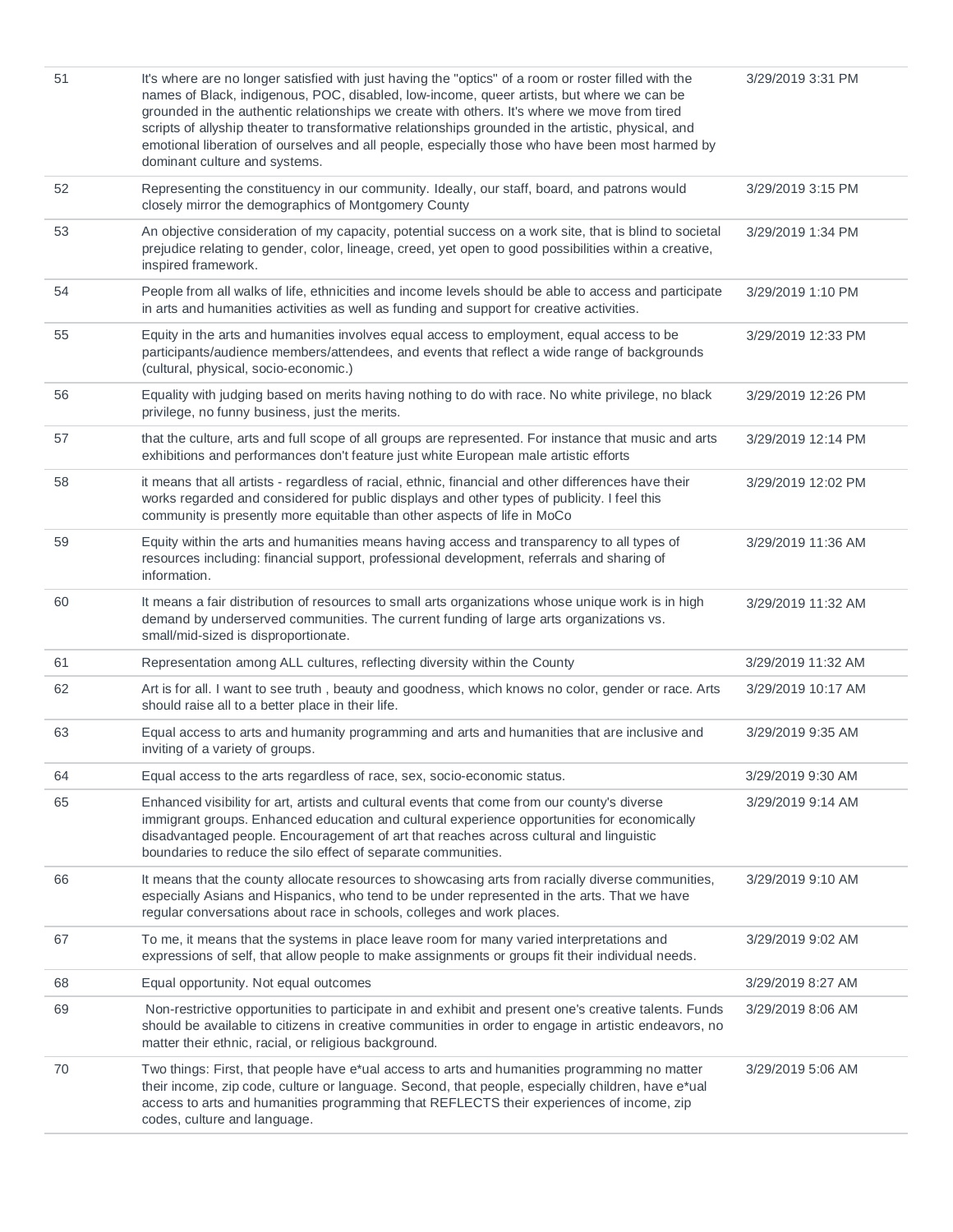| 71 | Equity within the arts and humanities means equitable access to, and participation and<br>representation in the arts and humanities. Arts and humanities can include art museums, dance<br>and music performances, cultural festivals, historical presentations, and even archival and<br>archaeological research and surveys.                                                                                                                                                                                                                                                                                                                                                                                                                                 | 3/28/2019 11:30 PM |
|----|----------------------------------------------------------------------------------------------------------------------------------------------------------------------------------------------------------------------------------------------------------------------------------------------------------------------------------------------------------------------------------------------------------------------------------------------------------------------------------------------------------------------------------------------------------------------------------------------------------------------------------------------------------------------------------------------------------------------------------------------------------------|--------------------|
| 72 | Opportunities for artists from a variety of different backgrounds and races/ethnicities and ages;<br>distribution of artwork and lectures/etc in locations throughout the county, emphasizing more in<br>lower-income neighborhoods and neighborhoods with large portions of persons of color; focus on<br>content that represents a number of different cultures and perspectives, as well as programming in<br>languages other than English                                                                                                                                                                                                                                                                                                                  | 3/28/2019 11:00 PM |
| 73 | <i>i</i> have no idea                                                                                                                                                                                                                                                                                                                                                                                                                                                                                                                                                                                                                                                                                                                                          | 3/28/2019 10:51 PM |
| 74 | Equal enjoyment                                                                                                                                                                                                                                                                                                                                                                                                                                                                                                                                                                                                                                                                                                                                                | 3/28/2019 10:20 PM |
| 75 | Being fair and impartial with grants                                                                                                                                                                                                                                                                                                                                                                                                                                                                                                                                                                                                                                                                                                                           | 3/28/2019 10:05 PM |
| 76 | It means access to the range of opportunities for self-expression. No one group has the inside<br>track. Information on grants and other types of supports are well publicized. Guidance is provided<br>for those who might be first-time candidates. Access to lessons/instruction is made possible<br>through robust programs in schools as well as through private entities. Need-based scholarships<br>are available for youth demonstrating promise. It is not enough to have programs--low and medium<br>income families also need to be able to enjoy the range of arts and humanities offerings in the<br>county. Meet people where they are--take the arts to more neighborhoods. Not everyone can<br>make it to Strathmore of the usual arts venues. | 3/28/2019 9:54 PM  |
| 77 | It means that everyone, regardless of race, background, or other personal characteristics, has<br>access to art, an opportunity to create art, and an equal chance to share their art with others. This<br>could require funding for art supplies and programs in schools, subsidies for art camps, or art<br>contests for different levels that are open to all. (and by art I mean not just painting but writing,<br>poetry, performing, and other forms of creative expression)                                                                                                                                                                                                                                                                             | 3/28/2019 9:54 PM  |
| 78 | t it. Should have something to do with equitable funding and promotion of artistic endeavors for all<br>identifiable subgroups within the county.                                                                                                                                                                                                                                                                                                                                                                                                                                                                                                                                                                                                              | 3/28/2019 9:36 PM  |
| 79 | Cultural diversity -- not just within the US, but especially non-US                                                                                                                                                                                                                                                                                                                                                                                                                                                                                                                                                                                                                                                                                            | 3/28/2019 8:19 PM  |
| 80 | Providing equal and equitable access to segments of MC's multiple communities -- communities of<br>color, LBGTQ representatives, low- and middle-class individuals, etc.                                                                                                                                                                                                                                                                                                                                                                                                                                                                                                                                                                                       | 3/28/2019 8:16 PM  |
| 81 | merit and asesthetic judgement way more important than "equity"                                                                                                                                                                                                                                                                                                                                                                                                                                                                                                                                                                                                                                                                                                | 3/28/2019 7:56 PM  |
| 82 | Equal Opportunity for poor and minorities to have a place in the Arts and Humanities. Equal High<br>quality programming, which means eliminating subpar programming. Giving funds to Minorities as<br>a priority because they are so oppressed economically and systematically.                                                                                                                                                                                                                                                                                                                                                                                                                                                                                | 3/28/2019 7:52 PM  |
| 83 | Equity means that people from various backgrounds have equal (and hopefully substantial)<br>opportunities, including the opportunity to experience each other's art, food, culture, values.                                                                                                                                                                                                                                                                                                                                                                                                                                                                                                                                                                    | 3/28/2019 7:44 PM  |
| 84 | That all individuals and groups are treated equally and rewarded depending on their impact to the<br>larger community. The greatest good for the greatest number.                                                                                                                                                                                                                                                                                                                                                                                                                                                                                                                                                                                              | 3/28/2019 7:36 PM  |
| 85 | the people making the decisions are not all old white men.                                                                                                                                                                                                                                                                                                                                                                                                                                                                                                                                                                                                                                                                                                     | 3/28/2019 7:22 PM  |
| 86 | It means the most marginalized experiences are centered. History is often written by the victors. In<br>our community, that often means those victors reflect the majority of its time. It's important to reflect<br>and review and ask ourselveswhat does this tell us about being human.                                                                                                                                                                                                                                                                                                                                                                                                                                                                     | 3/28/2019 7:17 PM  |
| 87 | Examples include Ozomatli and Snail Mail. Ozomatli is a band that represents so many different<br>cultures and their music brings them together. Also, Snail Mail (full disclosure my son is the<br>drummer) represents the kids in MoCo. Thanks to Ken Hartmann who opened up the Montgomery<br>County Regional Center he had a venue to showcase his talent and other people saw it. Equity<br>means access.                                                                                                                                                                                                                                                                                                                                                 | 3/28/2019 6:57 PM  |
| 88 | It means that people with equal talents get equal opportunities to present their work.                                                                                                                                                                                                                                                                                                                                                                                                                                                                                                                                                                                                                                                                         | 3/28/2019 6:02 PM  |
| 89 | Different perspectives and cultures represented                                                                                                                                                                                                                                                                                                                                                                                                                                                                                                                                                                                                                                                                                                                | 3/28/2019 5:58 PM  |
| 90 | Giving equal exposure and support to the arts of different ethnic communities.                                                                                                                                                                                                                                                                                                                                                                                                                                                                                                                                                                                                                                                                                 | 3/28/2019 5:51 PM  |
| 91 | Being color and gender blind, and letting the art speak for itself.                                                                                                                                                                                                                                                                                                                                                                                                                                                                                                                                                                                                                                                                                            | 3/28/2019 5:20 PM  |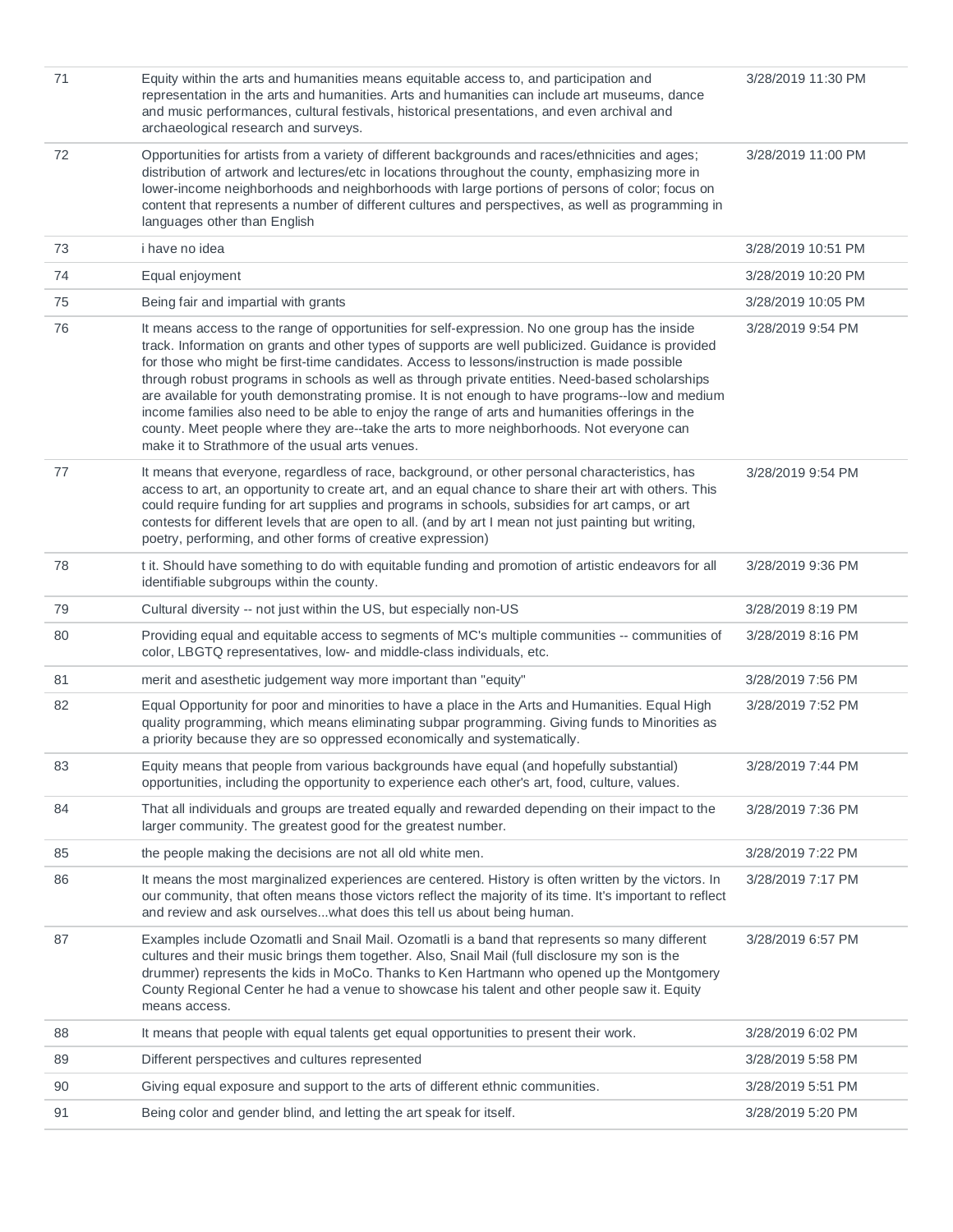| 92  | Various avenues for access, participation, creation and exhibition, taking into account barriers due<br>to economic background and current situation, culture, language, disability, identity, living<br>situation, etc.                                                                                                                                                                                                                                                                                                                                                                                                            | 3/28/2019 5:19 PM |
|-----|-------------------------------------------------------------------------------------------------------------------------------------------------------------------------------------------------------------------------------------------------------------------------------------------------------------------------------------------------------------------------------------------------------------------------------------------------------------------------------------------------------------------------------------------------------------------------------------------------------------------------------------|-------------------|
| 93  | It means recognizing, supporting, and promoting programs that feature women's traditions of the<br>Islamic World. It means putting this arts on stage and not treating them merely as colorfully<br>costumed artists restricted to a theatre lobby to create atmosphere.                                                                                                                                                                                                                                                                                                                                                            | 3/28/2019 5:11 PM |
| 94  | Equity means equal access to programs, services and opportunities. It also means inclusion and<br>representation in programs that is generally in proportion to the make-up of our community.                                                                                                                                                                                                                                                                                                                                                                                                                                       | 3/28/2019 5:08 PM |
| 95  | Everyone's voice is heard.                                                                                                                                                                                                                                                                                                                                                                                                                                                                                                                                                                                                          | 3/28/2019 5:05 PM |
| 96  | Diverse cultures including sub cultures and marginalized communities.                                                                                                                                                                                                                                                                                                                                                                                                                                                                                                                                                               | 3/28/2019 4:42 PM |
| 97  | providing opportunities for creative expression to all the diverse ethnic groups in Montgomery<br>county                                                                                                                                                                                                                                                                                                                                                                                                                                                                                                                            | 3/28/2019 4:41 PM |
| 98  | Creative artists and humanities scholars of all backgrounds are all given an equal opportunity to<br>receive support from the county in an above-board competitive process.                                                                                                                                                                                                                                                                                                                                                                                                                                                         | 3/28/2019 4:37 PM |
| 99  | featuring artists from different ethnic backgrounds and with different kinds of art (music, visual,<br>dance, writing, etc) performing on and on exhibit                                                                                                                                                                                                                                                                                                                                                                                                                                                                            | 3/28/2019 4:36 PM |
| 100 | Equal opportunity for all to participate. Where possible, diverse range of program offerings by the<br>cultural and humanities organization.                                                                                                                                                                                                                                                                                                                                                                                                                                                                                        | 3/28/2019 4:22 PM |
| 101 | Diverse racial and cultural representation of those in the decision-making processes of choosing<br>grant recipients, awardees.                                                                                                                                                                                                                                                                                                                                                                                                                                                                                                     | 3/28/2019 4:05 PM |
| 102 | Equal access for all.                                                                                                                                                                                                                                                                                                                                                                                                                                                                                                                                                                                                               | 3/28/2019 3:57 PM |
| 103 | Equity = equal access for people regardless of race, economics and/or disability.                                                                                                                                                                                                                                                                                                                                                                                                                                                                                                                                                   | 3/28/2019 3:44 PM |
| 104 | Equal opportunity for all interested to participate in the arts as well as have access to viewing or<br>learning the arts.                                                                                                                                                                                                                                                                                                                                                                                                                                                                                                          | 3/28/2019 3:39 PM |
| 105 | Means that the budget towards arts and humanities goes in equal amounts to the different<br>communities, Anglo-Americans, African-Americans, Latino-Americans, Asian-Americans, Native-<br>Americans, other-Americans.                                                                                                                                                                                                                                                                                                                                                                                                              | 3/28/2019 3:32 PM |
| 106 | Representing people's cultures and identifies from a diverse set of people.                                                                                                                                                                                                                                                                                                                                                                                                                                                                                                                                                         | 3/28/2019 3:30 PM |
| 107 | Equity in the arts and humanities means looking at groups that seek to serve many audiences,<br>draw in many audiences, and to promote and support artists across the county. Now, here's the<br>challenging part: to look toward artists in a broad spectrum --across socio-economic classes, color,<br>ethnicity, sex AND ages -- (as an artist of a certain age, I often think that one of the most unsaid<br>biases is ageism) -- AND, at the same time, to promote/support art that has merit and contributes<br>to the conversation about what makes us human (I'm trying to be very broad, because art is so<br>subjective). | 3/28/2019 3:28 PM |
| 108 | That all those interested in participating in programs have access to programs at their levels of<br>talent and experience, if necessary with subsidies for fees.                                                                                                                                                                                                                                                                                                                                                                                                                                                                   | 3/28/2019 3:25 PM |
| 109 | It means that all people, regardless of financial status or location within a city/county/country have<br>equal access to engaging with the arts and humanities through their creation or consumption.                                                                                                                                                                                                                                                                                                                                                                                                                              | 3/28/2019 3:24 PM |
| 110 | The diversity of the County is our strengthen; and therefore, should be conveyed in the arts. Our<br>shared human experience and County values should be shared in such a way that makes every<br>resident feels a sense of belonging and purpose.                                                                                                                                                                                                                                                                                                                                                                                  | 3/28/2019 3:08 PM |
| 111 | All people wishing to participate, witness, grow or produce art, van with equal opportunity and<br>enabling resources.                                                                                                                                                                                                                                                                                                                                                                                                                                                                                                              | 3/28/2019 3:00 PM |
| 112 | All people can equally contribute their creative efforts through art, or literary works.                                                                                                                                                                                                                                                                                                                                                                                                                                                                                                                                            | 3/28/2019 2:56 PM |
| 113 | Arts equity means to me the ability to create and perform art (the expression of voices seldom<br>heard) and the means to experience art (affordability and seeing yourself in a work of art).                                                                                                                                                                                                                                                                                                                                                                                                                                      | 3/28/2019 2:55 PM |
| 114 | It means that the County should NOT consider race. We should look to the quality and artistic<br>value of a person's work, not the race of the creator or subject.                                                                                                                                                                                                                                                                                                                                                                                                                                                                  | 3/28/2019 2:55 PM |
| 115 | access to all                                                                                                                                                                                                                                                                                                                                                                                                                                                                                                                                                                                                                       | 3/28/2019 2:42 PM |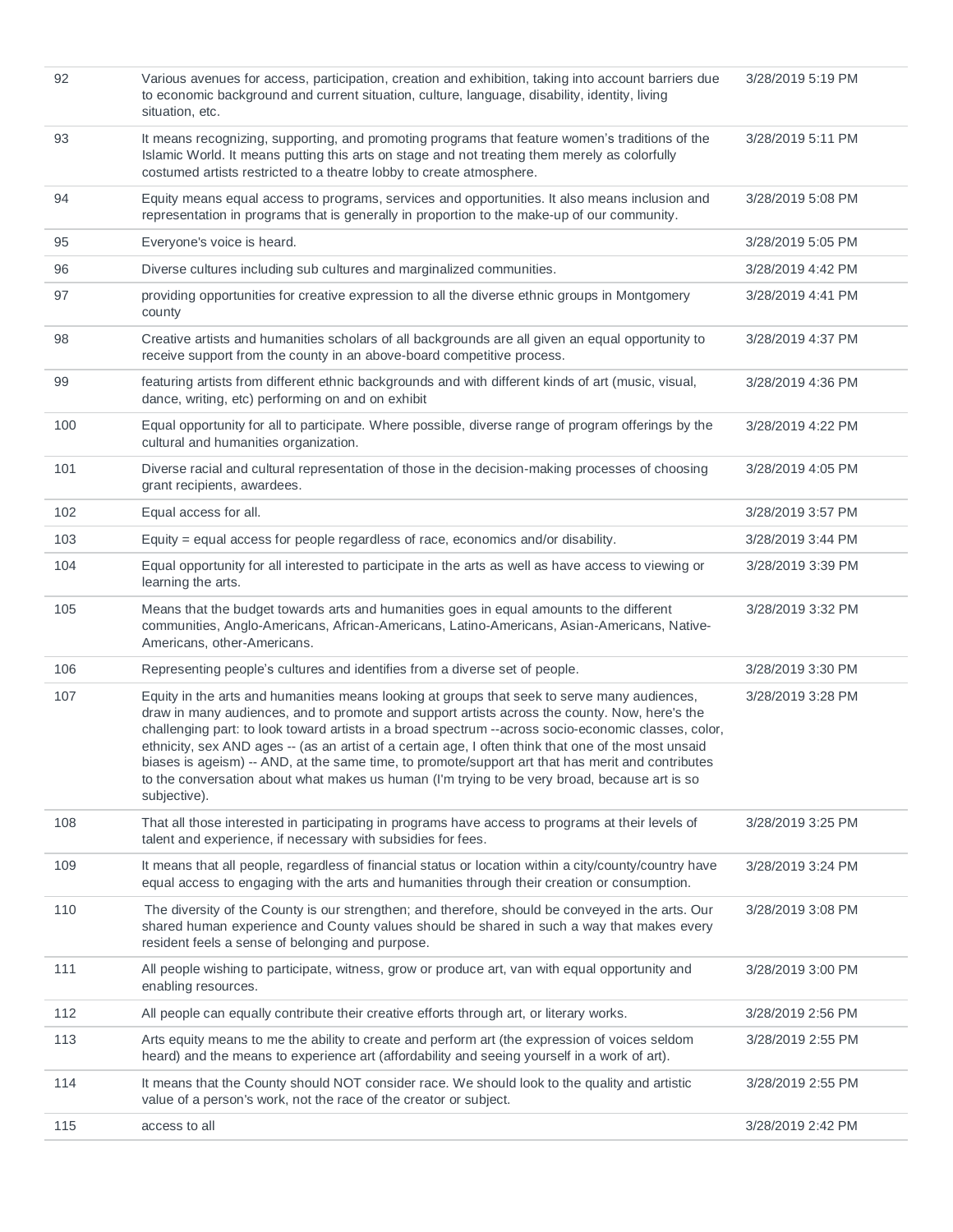| 116 | It means that everyone has access to and can participate in arts and humanities programming. As<br>the host of the DiVerse Gaithersburg Poetry Reading, I have repeatedly heard from people who<br>want to come to our readings or be a featured poet that it is difficult for them to get to our readings<br>because of poor mass transit options. Last year we had a poet from Silver Spring who does not<br>drive. For her to come to read with us would have involved 2 hours each way by bus. We arranged<br>for a ride, but this is an ongoing issue. For us to have a truly diverse poetry reading, people need<br>to be able to get to us. We are very lucky to have found a home at the library, but it should be<br>noted that when I did consider some of our arts venues, both county and city, it would have<br>involved funding we don't have or charging admission which would have made the readings less<br>accessible. | 3/28/2019 2:41 PM |
|-----|------------------------------------------------------------------------------------------------------------------------------------------------------------------------------------------------------------------------------------------------------------------------------------------------------------------------------------------------------------------------------------------------------------------------------------------------------------------------------------------------------------------------------------------------------------------------------------------------------------------------------------------------------------------------------------------------------------------------------------------------------------------------------------------------------------------------------------------------------------------------------------------------------------------------------------------|-------------------|
| 117 | Diversification of ethic & cultural expressions reflecting rich life experience.                                                                                                                                                                                                                                                                                                                                                                                                                                                                                                                                                                                                                                                                                                                                                                                                                                                         | 3/28/2019 2:39 PM |
| 118 | Blind casting in theatrical productions, blind auditions for musical groups, diversity in the staff for<br>the organization's administration, and opportunities for people of all populations and socio-<br>economic statuses to attend events.                                                                                                                                                                                                                                                                                                                                                                                                                                                                                                                                                                                                                                                                                          | 3/28/2019 2:28 PM |
| 119 | It means that all cultures should be acknowledged and highlighted in programs available to all<br>residents of the county. This should include County-sponsored festivals, theater, the arts and other<br>related activities/events focusing on the rich variety of arts and humanities found in Montgomery<br>County.                                                                                                                                                                                                                                                                                                                                                                                                                                                                                                                                                                                                                   | 3/28/2019 2:23 PM |
| 120 | Equal opportunity for all to get access to arts as a participant and audience; to be aware and<br>proactive in having representation at the board and staff level, and also in the programming; and to<br>learn about equity from others that are not like me.                                                                                                                                                                                                                                                                                                                                                                                                                                                                                                                                                                                                                                                                           | 3/28/2019 2:21 PM |
| 121 | That my government should quite being racist (promoting minorities over others), sexist<br>(promoting females over males), and classist (promoting the poor at the expense of earners) at<br>every turn.                                                                                                                                                                                                                                                                                                                                                                                                                                                                                                                                                                                                                                                                                                                                 | 3/28/2019 2:20 PM |
| 122 | That excellence in beauty and expression is valued regardless of source and that the full range of<br>human experience is welcomed, especially from voices historically silenced or undervalued.                                                                                                                                                                                                                                                                                                                                                                                                                                                                                                                                                                                                                                                                                                                                         | 3/28/2019 2:11 PM |
| 123 | Encouraging all students in all MCPS schools in arts & humanities, not just schools with wealthy<br>PTAs.                                                                                                                                                                                                                                                                                                                                                                                                                                                                                                                                                                                                                                                                                                                                                                                                                                | 3/28/2019 2:09 PM |
| 124 | all art forms represented                                                                                                                                                                                                                                                                                                                                                                                                                                                                                                                                                                                                                                                                                                                                                                                                                                                                                                                | 3/28/2019 2:08 PM |
| 125 | Fairness and impartiality for all Arts and Humanities groups, associations and organizations within<br>the local communities, giving everyone a fair chance to practice one's own culture                                                                                                                                                                                                                                                                                                                                                                                                                                                                                                                                                                                                                                                                                                                                                | 3/28/2019 2:08 PM |
| 126 | It means everyone should have a part (or voice) in the arts. "Bring more people into the arts, don't<br>filter them out" should be the motto.                                                                                                                                                                                                                                                                                                                                                                                                                                                                                                                                                                                                                                                                                                                                                                                            | 3/28/2019 2:04 PM |
| 127 | inclusion of all races                                                                                                                                                                                                                                                                                                                                                                                                                                                                                                                                                                                                                                                                                                                                                                                                                                                                                                                   | 3/28/2019 2:02 PM |
| 128 | Same treatment to All artists regardless of race or ethnic background the treatment is based on<br>the quality of the work, not on quotas.                                                                                                                                                                                                                                                                                                                                                                                                                                                                                                                                                                                                                                                                                                                                                                                               | 3/28/2019 2:01 PM |
| 129 | No discrimination based on race.                                                                                                                                                                                                                                                                                                                                                                                                                                                                                                                                                                                                                                                                                                                                                                                                                                                                                                         | 3/28/2019 2:00 PM |
| 130 | Equal representation, accessibility, and opportunity in arts organizations for all groups of people.<br>And transparency among the processes our organizations take in order to produce our work.                                                                                                                                                                                                                                                                                                                                                                                                                                                                                                                                                                                                                                                                                                                                        | 3/28/2019 1:57 PM |
| 131 | Equal opportunity for all to participate                                                                                                                                                                                                                                                                                                                                                                                                                                                                                                                                                                                                                                                                                                                                                                                                                                                                                                 | 3/28/2019 1:53 PM |
| 132 | Allocating resources, giving attention to and making decisions around the arts and humanities that<br>fairly represent all genders, races, socioeconomic classes and sexual orientations and identities.                                                                                                                                                                                                                                                                                                                                                                                                                                                                                                                                                                                                                                                                                                                                 | 3/28/2019 1:52 PM |
| 133 | Understanding and supporting what quality means under different paradigms. Making participation<br>and advancement possible to people of all economic backgrounds                                                                                                                                                                                                                                                                                                                                                                                                                                                                                                                                                                                                                                                                                                                                                                        | 3/28/2019 1:49 PM |
| 134 | That funding for the arts and humanities will be spread across all persons within Montgomery<br>County, not just focused on one group of people. Making sure that our underserved population<br>gets exposure to the arts and humanities is very important. Making sure that arts and humanities<br>are still taught in the schools across the county                                                                                                                                                                                                                                                                                                                                                                                                                                                                                                                                                                                    | 3/28/2019 1:47 PM |
| 135 | All voices, artists, and musicians should have an equal opportunity to compete for<br>exhibition/performance opportunities. Whenever possible, these competitions should strive to keep<br>the identity of the artist/performer anonymous until after selections are made.                                                                                                                                                                                                                                                                                                                                                                                                                                                                                                                                                                                                                                                               | 3/28/2019 1:45 PM |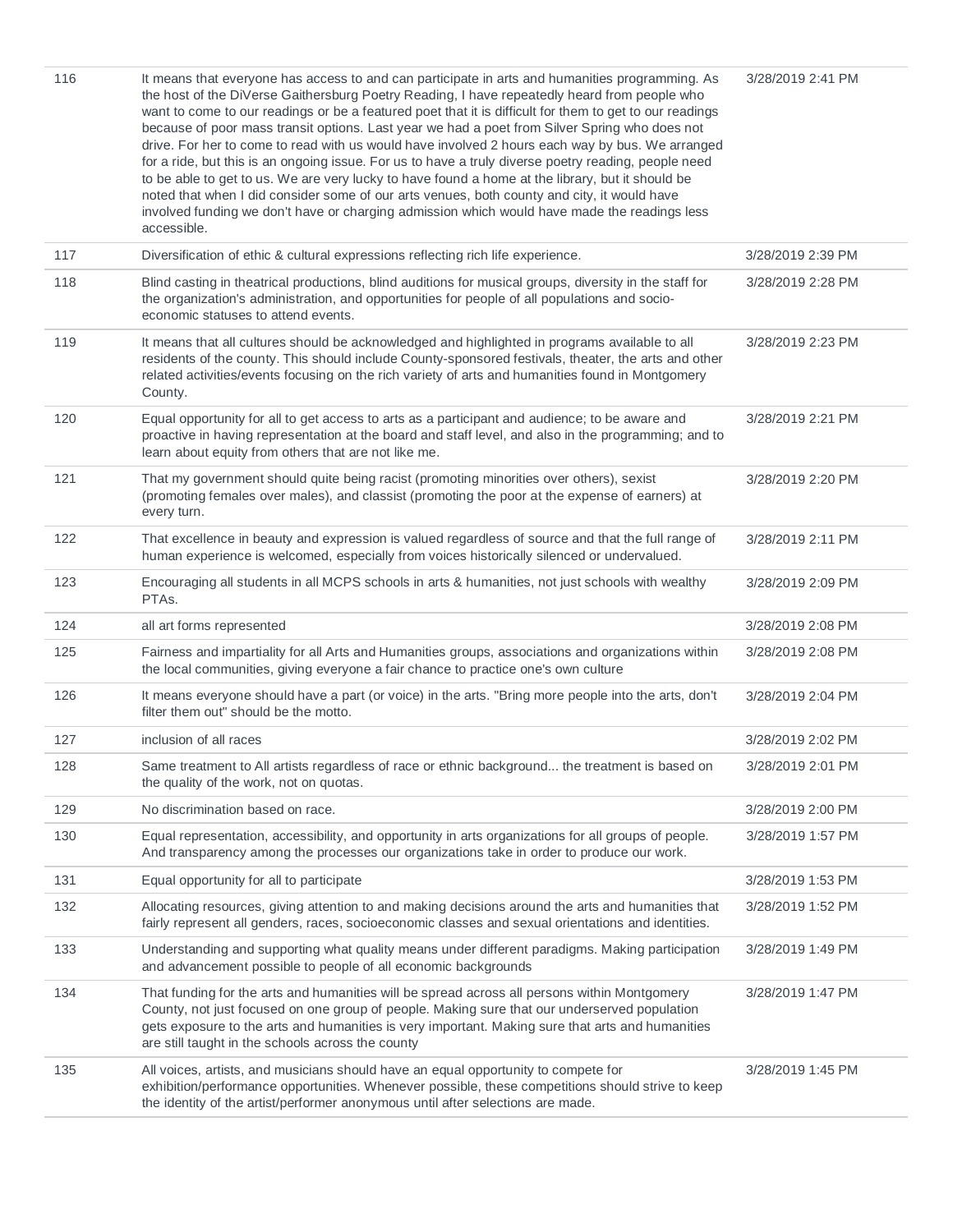| 136 | It means anglicization. Back in the pre-WWII era, people from all over Europe migrated to the USA.<br>They were absolutely forbidden from speaking their mother tongue at work or in public. Everyone<br>was forced to use the English language when outside of their private living quarters. E Pluribus<br>Unum (from many, one) meant shut the f--- up and speak English mother------!! That's what made<br>America great: everybody spoke the same ------- language. Make America Great Again is not a<br>racial slur; it's an effort to make America prosperous for everyone living in the USA. All we ask that<br>everyone speak English. My grandmother was German (and no, I'm not a neo-Nazi or skinhead!),<br>and she Anglicized same as everyone else. Keep your Goddamn "equity," go to school and work<br>two or three jobs and keep your home and everything neat, clean, and tidy. Improve and contribute<br>to your neighborhood rather than trash it! | 3/28/2019 1:40 PM |
|-----|------------------------------------------------------------------------------------------------------------------------------------------------------------------------------------------------------------------------------------------------------------------------------------------------------------------------------------------------------------------------------------------------------------------------------------------------------------------------------------------------------------------------------------------------------------------------------------------------------------------------------------------------------------------------------------------------------------------------------------------------------------------------------------------------------------------------------------------------------------------------------------------------------------------------------------------------------------------------|-------------------|
| 137 | Access, exposure, opportunity, diversity                                                                                                                                                                                                                                                                                                                                                                                                                                                                                                                                                                                                                                                                                                                                                                                                                                                                                                                               | 3/28/2019 1:39 PM |
| 138 | Arts and humanities organizations actively and intentionally close gaps that have caused systemic<br>economic, historical, cultural, and other opportunity gaps.                                                                                                                                                                                                                                                                                                                                                                                                                                                                                                                                                                                                                                                                                                                                                                                                       | 3/28/2019 1:36 PM |
| 139 | Fair and Equal distribution of resources including funding, space, and programming                                                                                                                                                                                                                                                                                                                                                                                                                                                                                                                                                                                                                                                                                                                                                                                                                                                                                     | 3/28/2019 1:35 PM |
| 140 | It means everyone can see themselves in art. For example we see Black violists, ballerinas, and<br>conductors. It means our arts organizations reflect the cultural, historical experiences, values,<br>traditions, and languages of many different people.                                                                                                                                                                                                                                                                                                                                                                                                                                                                                                                                                                                                                                                                                                            | 3/28/2019 1:34 PM |
| 141 | Supporting and growing artists of a variety of cultural backgrounds. Artists may not be of Standard<br>of quality necessary for long-term viability, but they should be given the opportunity to pair with<br>and learn from experienced artists, to grow the diversity of choices heard within the community.                                                                                                                                                                                                                                                                                                                                                                                                                                                                                                                                                                                                                                                         | 3/28/2019 1:33 PM |
| 142 | Arts that appeal to and are reflective of all races and ethnicities                                                                                                                                                                                                                                                                                                                                                                                                                                                                                                                                                                                                                                                                                                                                                                                                                                                                                                    | 3/28/2019 1:32 PM |
| 143 | Equal access for all. Period. For artists, for patrons, for children, all races, all cultures, all income<br>levels.                                                                                                                                                                                                                                                                                                                                                                                                                                                                                                                                                                                                                                                                                                                                                                                                                                                   | 3/28/2019 1:30 PM |
| 144 | dealing fairly and equally with all constituents                                                                                                                                                                                                                                                                                                                                                                                                                                                                                                                                                                                                                                                                                                                                                                                                                                                                                                                       | 3/28/2019 1:25 PM |
| 145 | I don't understand equity and think getting into this sort of policy is a mistake.                                                                                                                                                                                                                                                                                                                                                                                                                                                                                                                                                                                                                                                                                                                                                                                                                                                                                     | 3/28/2019 1:24 PM |
| 146 | It does not mean quotas. It does mean a deliberate attempt to provide access to arts & humanities<br>programs to all ethnic, geographic, racial parts of the community and outreach to all artist and<br>performers about grants, venues, etc.                                                                                                                                                                                                                                                                                                                                                                                                                                                                                                                                                                                                                                                                                                                         | 3/28/2019 1:22 PM |
| 147 | It means respect for all communities and inclusion at all levels of arts organizations. It means going<br>the extra mile if needed and finding ways to listen and understand other viewpoints while not<br>holding any cultural perspective as superior.                                                                                                                                                                                                                                                                                                                                                                                                                                                                                                                                                                                                                                                                                                               | 3/28/2019 1:17 PM |
| 148 | 1. Fair funding for all organizations regardless of size. Greater funding for smaller organizations<br>that have more need. 2. Greater opportunities for arts organizations that focus on culturally diverse<br>programs. Opportunities being performance venues, financial support and organizational support.                                                                                                                                                                                                                                                                                                                                                                                                                                                                                                                                                                                                                                                        | 3/28/2019 1:16 PM |
| 149 | putting things where people without access to cars can get to them                                                                                                                                                                                                                                                                                                                                                                                                                                                                                                                                                                                                                                                                                                                                                                                                                                                                                                     | 3/28/2019 1:16 PM |
| 150 | Establishing an appreciation for different cultural aspects within the diversity of Montgomery<br>County.                                                                                                                                                                                                                                                                                                                                                                                                                                                                                                                                                                                                                                                                                                                                                                                                                                                              | 3/28/2019 1:15 PM |
| 151 | All people having equal and fair access to the arts and humanities                                                                                                                                                                                                                                                                                                                                                                                                                                                                                                                                                                                                                                                                                                                                                                                                                                                                                                     | 3/28/2019 1:15 PM |
| 152 | Equity is defined as the quality of being fair and impartial. Within the arts and humanities space, I<br>interpret equity as serving all throughout the county (across race and ethnicity, income levels,<br>education, and so forth); that is, offer programming opportunities that reflect our distinct<br>communities and interests. Provide opportunities for underrepresented artists of color to feel<br>welcome and fully engage in these spaces.                                                                                                                                                                                                                                                                                                                                                                                                                                                                                                               | 3/28/2019 1:13 PM |
| 153 | Representation of all in subject matter, and artists supported and presented                                                                                                                                                                                                                                                                                                                                                                                                                                                                                                                                                                                                                                                                                                                                                                                                                                                                                           | 3/28/2019 1:13 PM |
| 154 | Requiring developers who are gentrfying to contribute space - studio, performance, gallery and<br>more                                                                                                                                                                                                                                                                                                                                                                                                                                                                                                                                                                                                                                                                                                                                                                                                                                                                 | 3/28/2019 1:11 PM |
| 155 | Accessibility for everyoneartists applying for Grant's or exhibitions and for patrons to have the<br>most expansive cultural experience.                                                                                                                                                                                                                                                                                                                                                                                                                                                                                                                                                                                                                                                                                                                                                                                                                               | 3/28/2019 1:10 PM |
| 156 | equal opportunity--it seems like so many venues are closed off to different groups--public ones as<br>well as private ones, and mostly because a lot pf performers don't really know how to make<br>contact with the people and places that put on shows. P.S. obviously this is about live<br>performances and not gallery showings. Don't know nuthin about those.                                                                                                                                                                                                                                                                                                                                                                                                                                                                                                                                                                                                   | 3/28/2019 1:10 PM |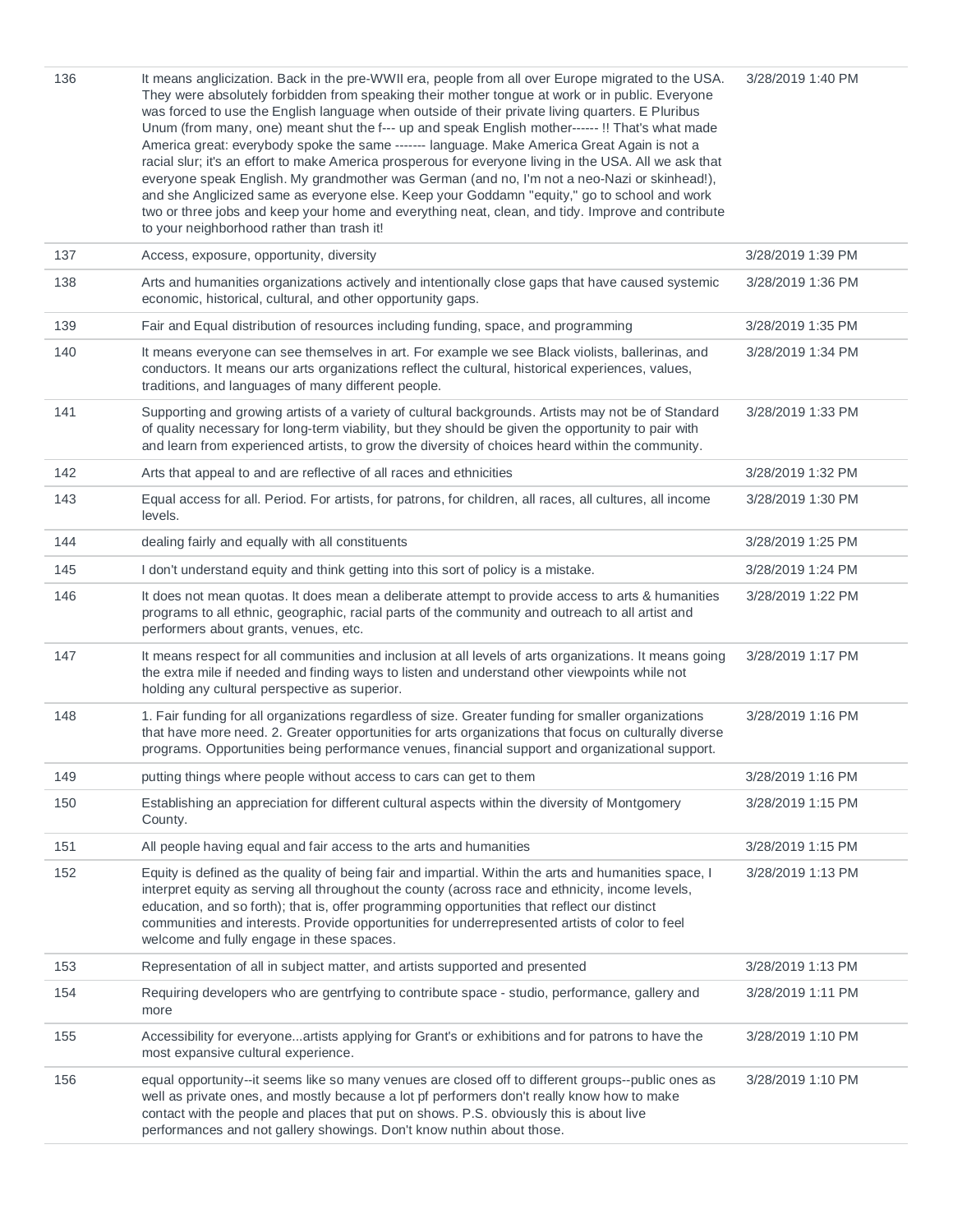| 157 | Arts and humanities should be leaders in the larger community dialogue about cultural equity,<br>using the tools of creative expression and critical dialogue to talk about the areas of life that are<br>difficult to express through policy discourse. For example, a non-discrimination clause is a policy<br>tool meant to express a basic value. Arts and humanities leaders should be convening creative<br>activities and conversations that help envision and make our communities non-discriminatory<br>places to be in reality. | 3/28/2019 1:09 PM  |
|-----|-------------------------------------------------------------------------------------------------------------------------------------------------------------------------------------------------------------------------------------------------------------------------------------------------------------------------------------------------------------------------------------------------------------------------------------------------------------------------------------------------------------------------------------------|--------------------|
| 158 | Facilitate representation and ACCESS to all. It need not be construed as a zero-sum problem,<br>since It isn't always about funds, and there are plenty of underutilized resources in the county that<br>could be used to move toward these goals.                                                                                                                                                                                                                                                                                        | 3/28/2019 1:08 PM  |
| 159 | all types of art are displayed                                                                                                                                                                                                                                                                                                                                                                                                                                                                                                            | 3/28/2019 1:07 PM  |
| 160 | People should have the opportunity to develop and display their artistic talents regardless of<br>ethnicity, age, or sexual orientation.                                                                                                                                                                                                                                                                                                                                                                                                  | 3/28/2019 1:06 PM  |
| 161 | everyone given a fair shake                                                                                                                                                                                                                                                                                                                                                                                                                                                                                                               | 3/28/2019 1:05 PM  |
| 162 | Better access, representation and inclusivity for artists of different races, genders, different<br>abilities, socioeconomic backgrounds, as well as single parents.                                                                                                                                                                                                                                                                                                                                                                      | 3/28/2019 1:05 PM  |
| 163 | it means that everyone has access to the same resources, but with adjustments if there are under-<br>represented communities                                                                                                                                                                                                                                                                                                                                                                                                              | 3/28/2019 1:05 PM  |
| 164 | all treatment to all equally                                                                                                                                                                                                                                                                                                                                                                                                                                                                                                              | 3/28/2019 1:04 PM  |
| 165 | Representation!                                                                                                                                                                                                                                                                                                                                                                                                                                                                                                                           | 3/28/2019 1:04 PM  |
| 166 | Equal opportunity for all MC citizens to partake and participate and enjoy arts and humanities                                                                                                                                                                                                                                                                                                                                                                                                                                            | 3/28/2019 1:03 PM  |
| 167 | Equity in the arts and humanities should ideally give a platform to all groups irrespective of the<br>individual beliefs of those controlling the purse strings. Subject matter and style should reflect the<br>society that we are a part of, and address issues that are current as well as historical; universal as<br>well as specific.                                                                                                                                                                                               | 3/28/2019 1:03 PM  |
| 168 | It means as a Palestinian artist, I am not silenced. It means as a LGBTQ artist, I can be open and<br>honest. It means there is the potential to find employment or commissions within my community as<br>a local artist.                                                                                                                                                                                                                                                                                                                 | 3/28/2019 1:02 PM  |
| 169 | Acess for all to art and cultural events, education and spaces to create.                                                                                                                                                                                                                                                                                                                                                                                                                                                                 | 3/28/2019 1:02 PM  |
| 170 | Means we improve access to learning and exposure to arts and humanities across different socio-<br>economic spectrum, especially for children.                                                                                                                                                                                                                                                                                                                                                                                            | 3/28/2019 1:01 PM  |
| 171 | Representation of all cultures in the art place as well as equal opportunities.                                                                                                                                                                                                                                                                                                                                                                                                                                                           | 3/28/2019 1:00 PM  |
| 172 | Equal educational opportunities in the arts, and otherwise, from the earliest age of childhood,<br>including supplemental assistance for kids not receiving educational input at home.                                                                                                                                                                                                                                                                                                                                                    | 3/28/2019 1:00 PM  |
| 173 | Art and cultural traditions from around the world are expressed and experienced by all community<br>members.                                                                                                                                                                                                                                                                                                                                                                                                                              | 3/28/2019 1:00 PM  |
| 174 | Decisions about which stories are told are made by a group that represents the community well, so<br>that those stories come from every facet of the community.                                                                                                                                                                                                                                                                                                                                                                           | 3/28/2019 12:59 PM |
| 175 | Being race- and ethinicity-blind in arts and humanities funding and programming. Not promoting<br>"minority" programming.                                                                                                                                                                                                                                                                                                                                                                                                                 | 3/28/2019 12:58 PM |
| 176 | fully recognizing the contributions of ALL - not just those descended from Western European<br>ancestry! As a musician - I feel this deeply!~                                                                                                                                                                                                                                                                                                                                                                                             | 3/28/2019 12:58 PM |
| 177 | Representation from people of all races, cultures and religions in the arts, as well as diverse artistic<br>styles.                                                                                                                                                                                                                                                                                                                                                                                                                       | 3/28/2019 12:58 PM |
| 178 | That all cultures and people of color and diversity receive the same opportunities to receive and<br>reflect their own expression of beauty and life through the arts and humanities that are available to<br>them in their communities, cities, and country they live in.                                                                                                                                                                                                                                                                | 3/28/2019 12:54 PM |
| 179 | It means the presence of arts/humanities programs by and about the many beautiful strains of the<br>human species as depicted by broad and inexact descriptions of race, ethnicity, gender, color,<br>language, sexual orientation, faith, etc as are present in our county. These should be available to<br>the public -- not so expensive only a fringe can access them.                                                                                                                                                                | 3/28/2019 12:53 PM |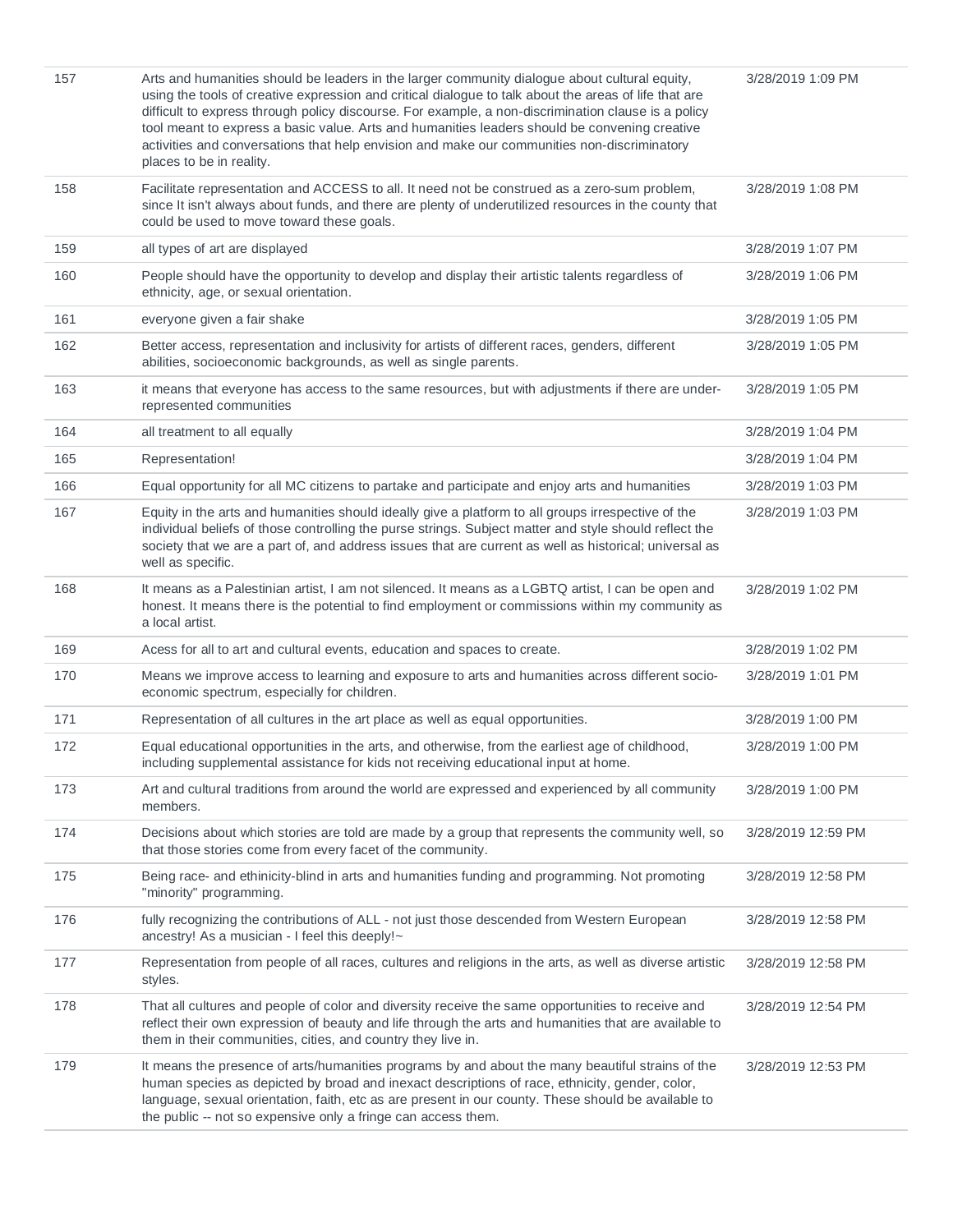| 180 | Equal access to arts/humanities education, exhibits and performances irrespective of one's<br>economic status                                                       | 3/28/2019 12:52 PM |
|-----|---------------------------------------------------------------------------------------------------------------------------------------------------------------------|--------------------|
| 181 | Equal access to arts education and experiences throughout the entire county, not just in certain<br>pockets of the community.                                       | 3/28/2019 12:52 PM |
| 182 | It means that we figure out how to support arts organizations that are representing non-dominant<br>cultures.                                                       | 3/28/2019 12:50 PM |
| 183 | Equal access to all and understanding that we all come different cultural backgrounds that<br>strengthen our presence at the table                                  | 3/28/2019 12:50 PM |
| 184 | Equal access for all races, genders, gender indentities, religions in all aspects of the arts                                                                       | 3/28/2019 12:49 PM |
| 185 | Everyone has equal access to low-cost, high-quality arts experiences, and everyone has an equal<br>opportunity to participate in the creation of those experiences. | 3/28/2019 12:48 PM |
|     |                                                                                                                                                                     |                    |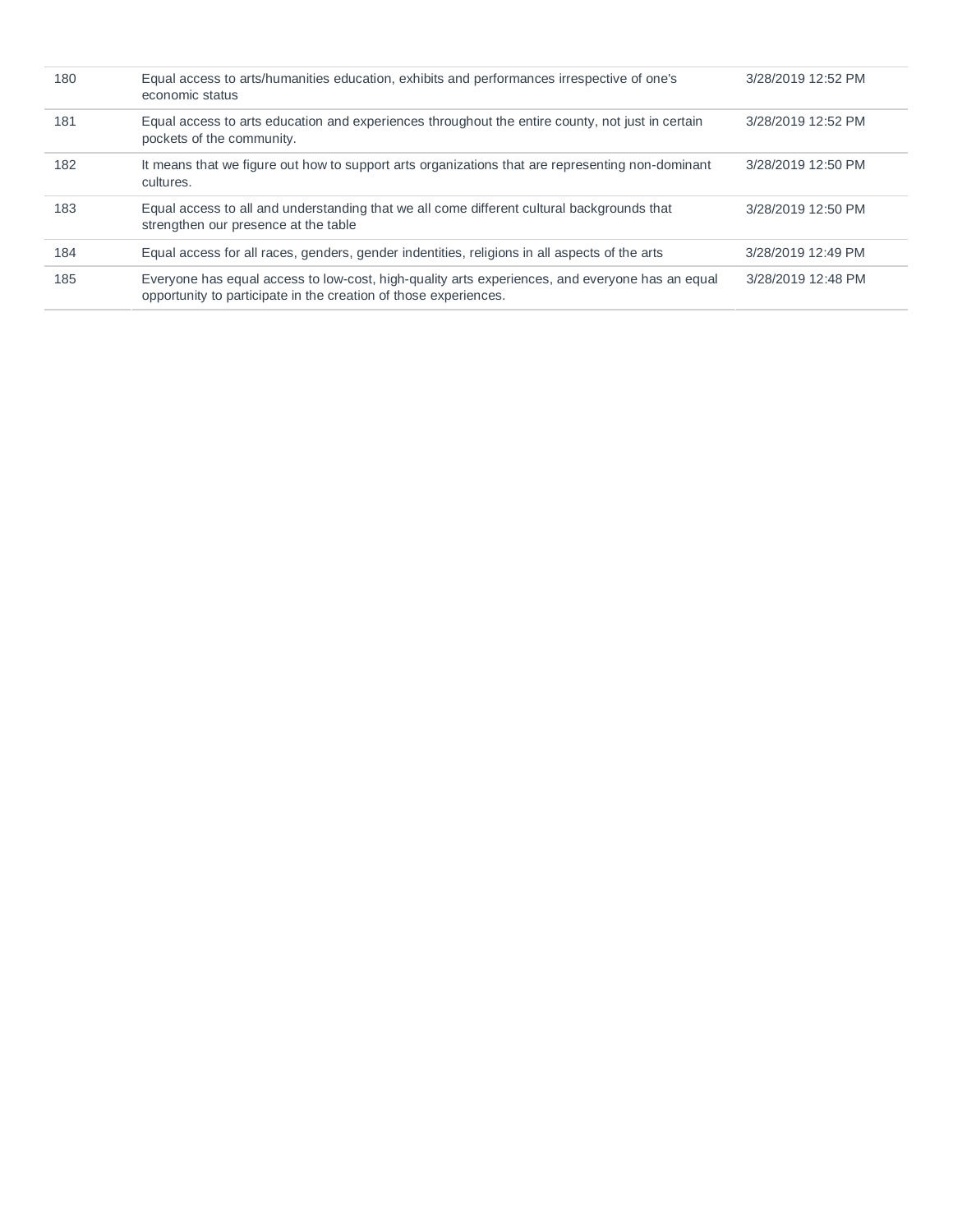## Q2 Where do you see the greatest disparities to equity, access, and inclusion within the arts and humanities in Montgomery County?

| #  | <b>RESPONSES</b>                                                                                                                                                                                                                                                                                                                                                                                                                                                                                                                                                                                                                                                                                                                                                                  | <b>DATE</b>       |
|----|-----------------------------------------------------------------------------------------------------------------------------------------------------------------------------------------------------------------------------------------------------------------------------------------------------------------------------------------------------------------------------------------------------------------------------------------------------------------------------------------------------------------------------------------------------------------------------------------------------------------------------------------------------------------------------------------------------------------------------------------------------------------------------------|-------------------|
| 1  | Limited arts venues that allow crafters, venues for 3-D work. Existing venues that focus on high<br>end art, does not include community art or speak to the various ethnicities within the county.                                                                                                                                                                                                                                                                                                                                                                                                                                                                                                                                                                                | 4/4/2019 12:51 PM |
| 2  | The immigrant communities. Low income, especially access by youths. Schools.                                                                                                                                                                                                                                                                                                                                                                                                                                                                                                                                                                                                                                                                                                      | 4/4/2019 12:13 PM |
| 3  | Funding pathways and opportunities are more robust and with greater access for larger<br>institutions. More barriers are experienced for individual artists and smaller nonprofits. I also see<br>large disparities in access and ownership of space. We also experience barriers to inclusion for<br>senior adults, the fastest growing area of the population. Cost to participate in arts programing,<br>transportation, and narrow understanding of the benefits of creativity to age well are barriers to<br>access and inclusion.                                                                                                                                                                                                                                           | 4/3/2019 11:26 AM |
| 4  | Chevy Chase, MD                                                                                                                                                                                                                                                                                                                                                                                                                                                                                                                                                                                                                                                                                                                                                                   | 4/2/2019 7:44 PM  |
| 5  | n/a - live outside MoCo                                                                                                                                                                                                                                                                                                                                                                                                                                                                                                                                                                                                                                                                                                                                                           | 4/2/2019 4:14 PM  |
| 6  | While I favor a broad range of activities, I believe we can should more to further traditional art<br>mediums through art festivals, classical music concerts, and art classes, especially ones targeting<br>children and youth.                                                                                                                                                                                                                                                                                                                                                                                                                                                                                                                                                  | 4/2/2019 3:34 PM  |
| 7  | Programs for the elderly are sorely lacking.                                                                                                                                                                                                                                                                                                                                                                                                                                                                                                                                                                                                                                                                                                                                      | 4/2/2019 3:32 PM  |
| 8  | Not knowledgeable.                                                                                                                                                                                                                                                                                                                                                                                                                                                                                                                                                                                                                                                                                                                                                                | 4/2/2019 12:15 PM |
| 9  | The East/West divide: almost all our signature arts/cultural facilities - those that have gotten much<br>County support -- are in the western part of the County.                                                                                                                                                                                                                                                                                                                                                                                                                                                                                                                                                                                                                 | 4/2/2019 12:15 PM |
| 10 | At the level of grant-making governmental entities and not-for profit organizations, as well as<br>County/State leaders lacking in appreciation of equity needs in the Arts                                                                                                                                                                                                                                                                                                                                                                                                                                                                                                                                                                                                       | 4/2/2019 7:52 AM  |
| 11 | Internet access and visibility. I didn't grow up in this country. There are still many social structures<br>that are just unfamiliar to me, as a relative "newcomer." Although I'm quite confident with English<br>as my second language, I do encounter a lot of creative people who are really not well-versed in<br>accessing funding sources via the internet. Grant-writing is a mystery, and time is limited. I'd rather<br>have a periodic one-on-one meeting with people who can help me along the way, nurture my<br>"marketing" progress, and have the market savvy to point me to broader audiences and a wider<br>range of venues where I can present my art. Help us explore more "outside the box" presentation<br>opportunities, which are also being renumerated. | 4/1/2019 7:34 PM  |
| 12 | Not sure. But I think when young people or just potentially talented do not have resources for<br>private lessons or exposure to artistic experiences and environments. So it starts in the diversity of<br>opportunities in the schools and then in the non profit arena of the community. Outreach to the<br>same groups is a set up for failure.                                                                                                                                                                                                                                                                                                                                                                                                                               | 4/1/2019 6:23 PM  |
| 13 | I do not live in Montgomery County and I do not work there.                                                                                                                                                                                                                                                                                                                                                                                                                                                                                                                                                                                                                                                                                                                       | 4/1/2019 4:56 PM  |
| 14 | Budget based grants allocation continues to perpetuate the cycle. Organizations with bigger<br>budgets continue to get more funding. There has to be a way to nurture the diverse artists in our<br>communities that balances this equity problem.                                                                                                                                                                                                                                                                                                                                                                                                                                                                                                                                | 4/1/2019 4:46 PM  |
| 15 | Opportunities for minorities.                                                                                                                                                                                                                                                                                                                                                                                                                                                                                                                                                                                                                                                                                                                                                     | 4/1/2019 4:17 PM  |
| 16 | Nowhere                                                                                                                                                                                                                                                                                                                                                                                                                                                                                                                                                                                                                                                                                                                                                                           | 4/1/2019 3:28 PM  |
| 17 | Student access to music lessons - they're expensive! Free programs like east county's Strathmore<br>strings fill the gap but we need more.                                                                                                                                                                                                                                                                                                                                                                                                                                                                                                                                                                                                                                        | 4/1/2019 3:27 PM  |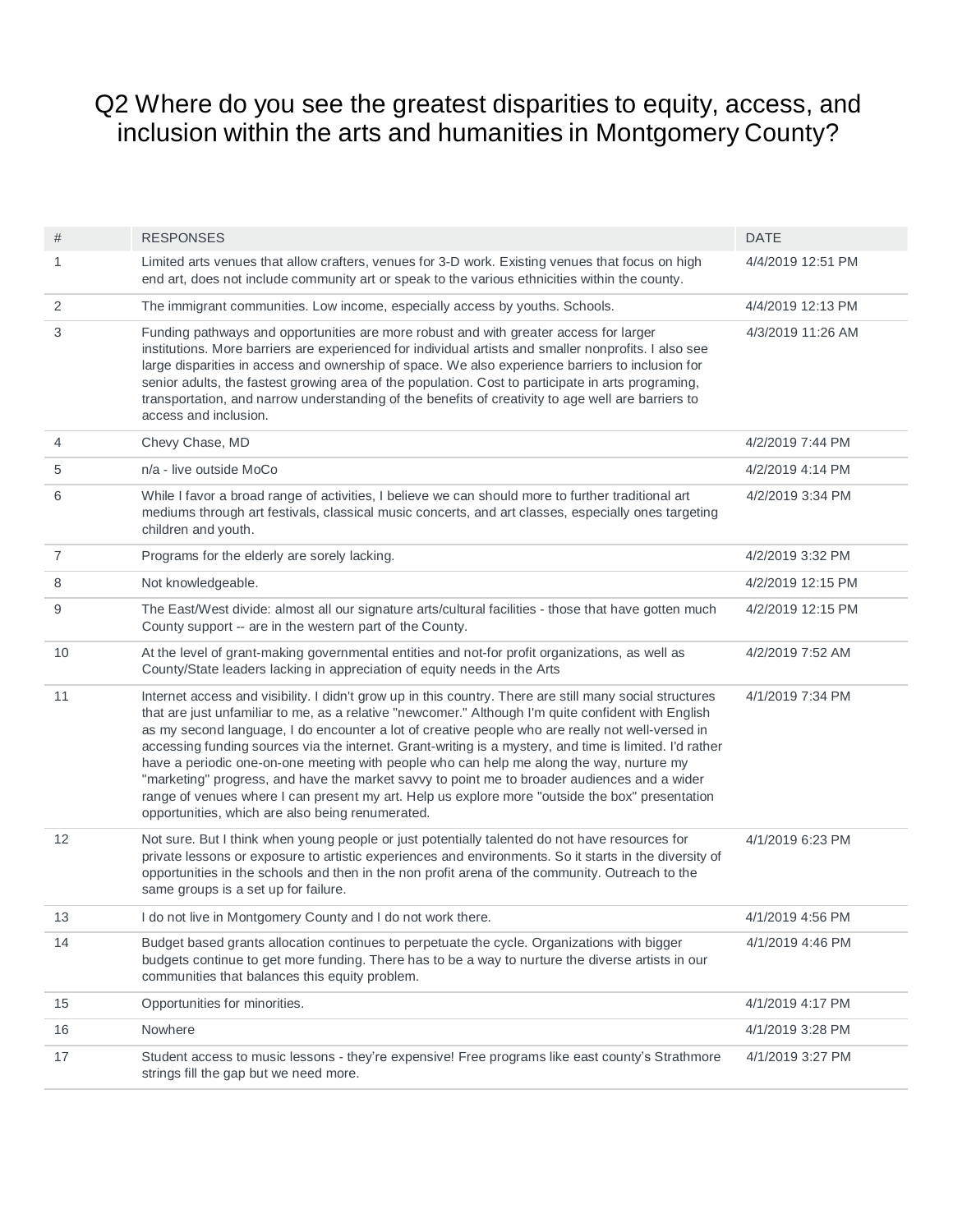| 18 | Clearly, the biggest disparity is along socio-economic lines. Opportunities abound for the affluent,<br>mostly white, communities and schools. Far fewer opportunities exist for households and schools<br>of lesser means. This disparity represents the greatest need. Bridging the gap can be achieved<br>through creative partnerships to underwrite costs, and other cost-sharing strategies. There is no<br>better place to start than with early childhood education--and with focusing on support for working<br>parents seeking high quality childcare. Arts integration is an essential component in early<br>childhood development and should be funded at much higher levels. There is so much compelling<br>evidence, in general, that investing in preschool programs and quality childcare from birth to age 5<br>will reap immense benefits for the future. | 4/1/2019 3:17 PM   |
|----|-----------------------------------------------------------------------------------------------------------------------------------------------------------------------------------------------------------------------------------------------------------------------------------------------------------------------------------------------------------------------------------------------------------------------------------------------------------------------------------------------------------------------------------------------------------------------------------------------------------------------------------------------------------------------------------------------------------------------------------------------------------------------------------------------------------------------------------------------------------------------------|--------------------|
| 19 | Don't know; I don't have kids in school. For adults, there is alot of activity so not sure where the<br>gaps are.                                                                                                                                                                                                                                                                                                                                                                                                                                                                                                                                                                                                                                                                                                                                                           | 4/1/2019 2:38 PM   |
| 20 | East County                                                                                                                                                                                                                                                                                                                                                                                                                                                                                                                                                                                                                                                                                                                                                                                                                                                                 | 4/1/2019 1:50 PM   |
| 21 | Mont Co has a very long way to go to develop a distinctive identity and a true sense of place.<br>These discussions around equity provide an opening for that to take place.                                                                                                                                                                                                                                                                                                                                                                                                                                                                                                                                                                                                                                                                                                | 4/1/2019 12:21 PM  |
| 22 | Montgomery County residents of financial means are fortunate to have access to numerous<br>performing and visual arts opportunities. However, residents with limited financial resources are<br>often unable to enjoy this great variety of arts programming. When Montgomery County arts<br>organizations offer programs designed to provide free or reduced cost access to residents with<br>limited financial means such as field trip programs for Montgomery County Public School students,<br>the County should reward these efforts.                                                                                                                                                                                                                                                                                                                                 | 4/1/2019 11:23 AM  |
| 23 | One of the greatest disparities is in leadership of arts and humanities organizations. A<br>disproportionate number of organizations are led by middle-aged Caucasians. We need leaders of<br>all ages from the African, African-American, Asian, and Latinx communities. Similarly, there are<br>not enough organizations representing these communities. This does a great disservice not only to<br>those communities, but to the broader community as well. One place I have consistently seen<br>these cultures celebrated is the World of Montgomery Festival. I have had rumors that the festival<br>may be eliminated now that Marc Elrich is county executive. I hope this is not true. We need<br>events like this that bring together people of all backgrounds to celebrate the vibrant diversity in our<br>county.                                             | 4/1/2019 10:34 AM  |
| 24 | gf                                                                                                                                                                                                                                                                                                                                                                                                                                                                                                                                                                                                                                                                                                                                                                                                                                                                          | 4/1/2019 12:05 AM  |
| 25 | I live in Anne Arundel county now and work in Baltimore. Before that I lived and worked in MoCo,<br>specifically at the Olney Theater. The programming I experienced at Olney and in MoCo in general<br>was fairly diverse and inclusive, but the actual audience who showed up was not. It has been<br>beautiful to work in Baltimore and see people show up to see their own stories told with beauty<br>and passion. MoCo could benefit from initiatives that bring more of their immigrant and minority<br>population out to festivals and into theaters and museums.                                                                                                                                                                                                                                                                                                   | 3/31/2019 10:39 PM |
| 26 | A central site with all information about arts and humanities activities should be promoted to all<br>MOCO citizens.                                                                                                                                                                                                                                                                                                                                                                                                                                                                                                                                                                                                                                                                                                                                                        | 3/31/2019 8:50 PM  |
| 27 | FUNDING OF THEATRE ARTS GROUPS IN MONTGOMERY COUNTY IS THE GREATEST<br>DISPARITY TO EQUITY, ACCESS, AND INCLUSION.                                                                                                                                                                                                                                                                                                                                                                                                                                                                                                                                                                                                                                                                                                                                                          | 3/31/2019 8:40 PM  |
| 28 | In the Down county Areas VS. more affluent places in MOCO                                                                                                                                                                                                                                                                                                                                                                                                                                                                                                                                                                                                                                                                                                                                                                                                                   | 3/31/2019 5:48 PM  |
| 29 | I don't know.                                                                                                                                                                                                                                                                                                                                                                                                                                                                                                                                                                                                                                                                                                                                                                                                                                                               | 3/31/2019 3:50 PM  |
| 30 | Money The organizations that are doing good work to bridge these divides need more money so<br>they can keep doing that work.                                                                                                                                                                                                                                                                                                                                                                                                                                                                                                                                                                                                                                                                                                                                               | 3/31/2019 11:07 AM |
| 31 | I don't see any disparities. Taxpayers already subsidized too much for others nor doing their<br>share.                                                                                                                                                                                                                                                                                                                                                                                                                                                                                                                                                                                                                                                                                                                                                                     | 3/31/2019 10:30 AM |
| 32 | So few are selected to receive support.                                                                                                                                                                                                                                                                                                                                                                                                                                                                                                                                                                                                                                                                                                                                                                                                                                     | 3/31/2019 9:02 AM  |
| 33 | Klds are held back by lack of opportunity to access these programs because issues of economic<br>disparities that create barriers that provided children do not,                                                                                                                                                                                                                                                                                                                                                                                                                                                                                                                                                                                                                                                                                                            | 3/30/2019 11:01 PM |
| 34 | My daughter is an artist in Takoma. The biggest problem, I think, is that there aren't enough<br>affordable studios. And if you find one, it's often in a sketchy neighborhood. Not an appealing<br>trade-off for a woman.                                                                                                                                                                                                                                                                                                                                                                                                                                                                                                                                                                                                                                                  | 3/30/2019 7:03 PM  |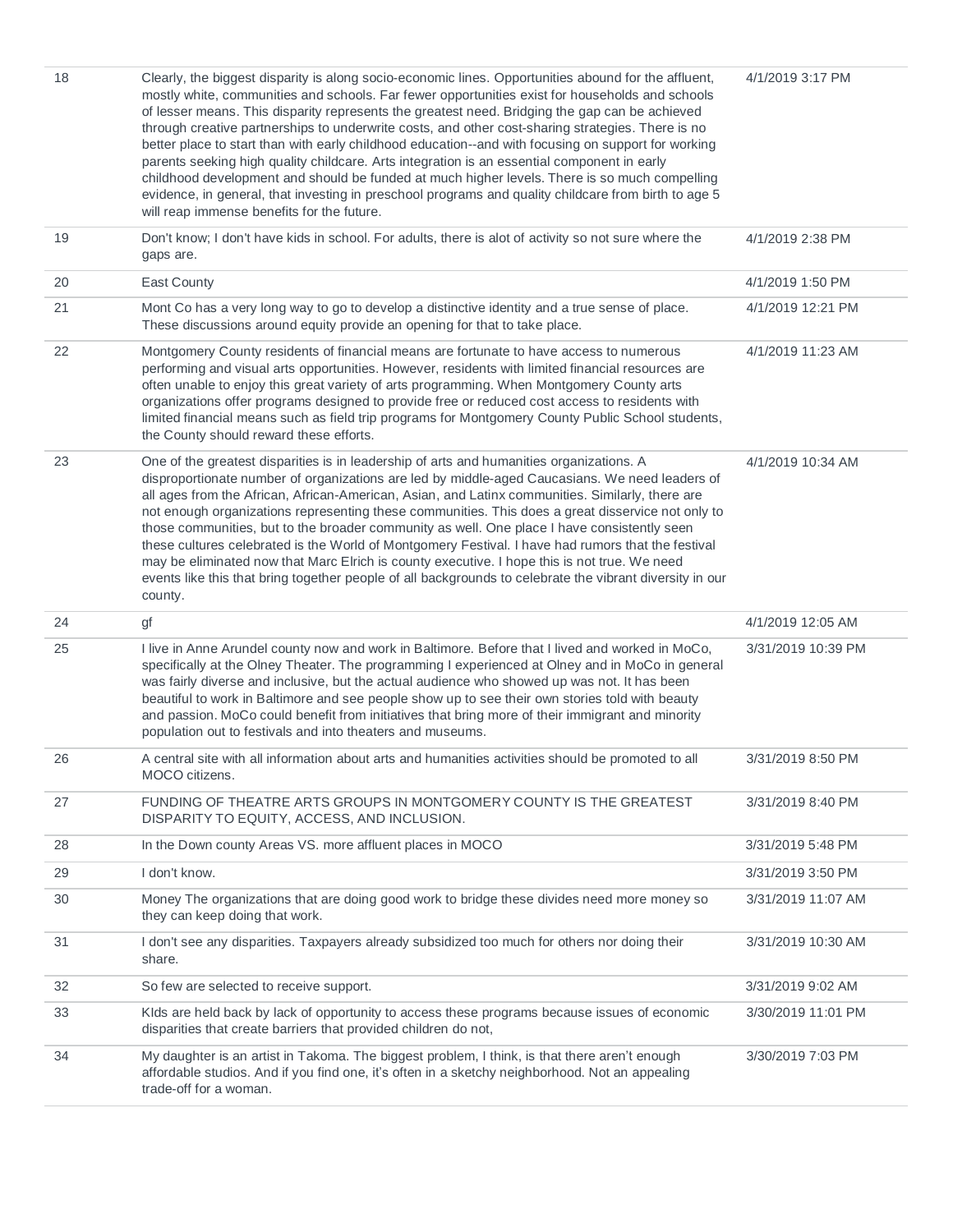| 35 | Programs for single women ages 50+. That means having a positive, welcoming space with free<br>parking that isn't underground. Places and events designed for women who will attend solo or in<br>groups.                                                                                                                                                                                                                                                                                                                                                                                                                                                                                                                                                                             | 3/30/2019 4:14 PM  |
|----|---------------------------------------------------------------------------------------------------------------------------------------------------------------------------------------------------------------------------------------------------------------------------------------------------------------------------------------------------------------------------------------------------------------------------------------------------------------------------------------------------------------------------------------------------------------------------------------------------------------------------------------------------------------------------------------------------------------------------------------------------------------------------------------|--------------------|
| 36 | Nowhere                                                                                                                                                                                                                                                                                                                                                                                                                                                                                                                                                                                                                                                                                                                                                                               | 3/30/2019 1:53 PM  |
| 37 | Funding distribution to large, established organizations. Not sure outreach about art opportunities<br>is reaching as far as it should. There should be more public art and/or art that brings art to the<br>people. Not everyone can travel to a theater or gallery.                                                                                                                                                                                                                                                                                                                                                                                                                                                                                                                 | 3/30/2019 12:32 PM |
| 38 | Not sure. The county has many venues and a wide range of arts and humanities offerings.                                                                                                                                                                                                                                                                                                                                                                                                                                                                                                                                                                                                                                                                                               | 3/30/2019 6:35 AM  |
| 39 | Northern county                                                                                                                                                                                                                                                                                                                                                                                                                                                                                                                                                                                                                                                                                                                                                                       | 3/30/2019 6:03 AM  |
| 40 | Montgomery County has done much over the past several years to demonstrate a sensitivity to<br>equity, inclusion, and access; however, there still remains more to be done to spotlight the artistic<br>accomplishments [in music, dance, drama, literature, painting] of African Americans, Latinos, and<br>members of the LGBTQ communities.                                                                                                                                                                                                                                                                                                                                                                                                                                        | 3/29/2019 10:55 PM |
| 41 | I don't see any                                                                                                                                                                                                                                                                                                                                                                                                                                                                                                                                                                                                                                                                                                                                                                       | 3/29/2019 7:47 PM  |
| 42 | In income and education.                                                                                                                                                                                                                                                                                                                                                                                                                                                                                                                                                                                                                                                                                                                                                              | 3/29/2019 7:42 PM  |
| 43 | Wheaton and Gaithersburg                                                                                                                                                                                                                                                                                                                                                                                                                                                                                                                                                                                                                                                                                                                                                              | 3/29/2019 6:22 PM  |
| 44 | I haven't studied Montgomery County programming enough to tell you, but I can predict that there<br>will be a gap between whites and persons of color in terms of program creation and in terms of<br>outcomes. There is likely to be a wealth gap. And there is likely to be a gap between men and<br>women. Persons with disabilities are also likely to be missing.                                                                                                                                                                                                                                                                                                                                                                                                                | 3/29/2019 6:02 PM  |
| 45 | Economic, racial.                                                                                                                                                                                                                                                                                                                                                                                                                                                                                                                                                                                                                                                                                                                                                                     | 3/29/2019 5:03 PM  |
| 46 | --higher concentration of arts organizations in Bethesda area compared to up county --schools<br>need transportation funds for field trips                                                                                                                                                                                                                                                                                                                                                                                                                                                                                                                                                                                                                                            | 3/29/2019 4:42 PM  |
| 47 | Undocumented and freelance artists and musicians in MoCo not having readily available health<br>care, fair wages, housing, mental health care services especially those struggling with alcohol and<br>opioid addiction, access to education, basic benefits and the list is virtually endless. Also,<br>elementary and middle schools that do not have strong funding to the arts has been a decades<br>long issue in the county. Perhaps there have been some strides in certain area schools i.e.<br>Wheaton and Gaithersburg Highschool, but I worry about retention rates of good and qualified<br>music/drama teachers, support/funding for them, and an accessible and visible highschool to<br>college music/arts pipeline.                                                   | 3/29/2019 3:31 PM  |
| 48 | Cross cultural conversations. Arts organizations tend to focus on their core constituents (because<br>of time limitations). The easier it is to participate in the dialogue, the more that will expand their<br>base.                                                                                                                                                                                                                                                                                                                                                                                                                                                                                                                                                                 | 3/29/2019 3:15 PM  |
| 49 | Individual artists who are struggling to find a way to share their work and may lack experience or<br>funding to do it well, seem to have a too large a disadvantage. Small yet talented, community rich,<br>organizations that likewise lack marketing expertise and funding, may be overlooked. Artists who<br>are highly creative, even brilliant, but are new entrants into the American system of grant<br>application, and bewildered by the process, would be at a loss. Artistic awards tend to favor those<br>organizations and individuals who are already highly visible and successfully self-promoted. This<br>leaves an imprint of equity gap and access gap that is unfortunately discouraging to those striving<br>to let their voice be heard and their light shine. | 3/29/2019 1:34 PM  |
| 50 | My guess is that people who have to work several jobs in order to make ends meet, may not have<br>the time or energy, or desire to participate in arts and humanities.                                                                                                                                                                                                                                                                                                                                                                                                                                                                                                                                                                                                                | 3/29/2019 1:10 PM  |
| 51 | I see discrepancies in access particularly for those with physical disabilities.                                                                                                                                                                                                                                                                                                                                                                                                                                                                                                                                                                                                                                                                                                      | 3/29/2019 12:33 PM |
| 52 | I see it not by race or language but by what receives the funding. We need smaller organizations<br>and individual artists getting more money with streamlined paperwork.                                                                                                                                                                                                                                                                                                                                                                                                                                                                                                                                                                                                             | 3/29/2019 12:26 PM |
| 53 | Economic disparities in our schools and communities result in unequal access to performance<br>opportunities, in-school and after-school arts activities. Instead of thinking "food desert" think<br>"cultural desert".                                                                                                                                                                                                                                                                                                                                                                                                                                                                                                                                                               | 3/29/2019 12:14 PM |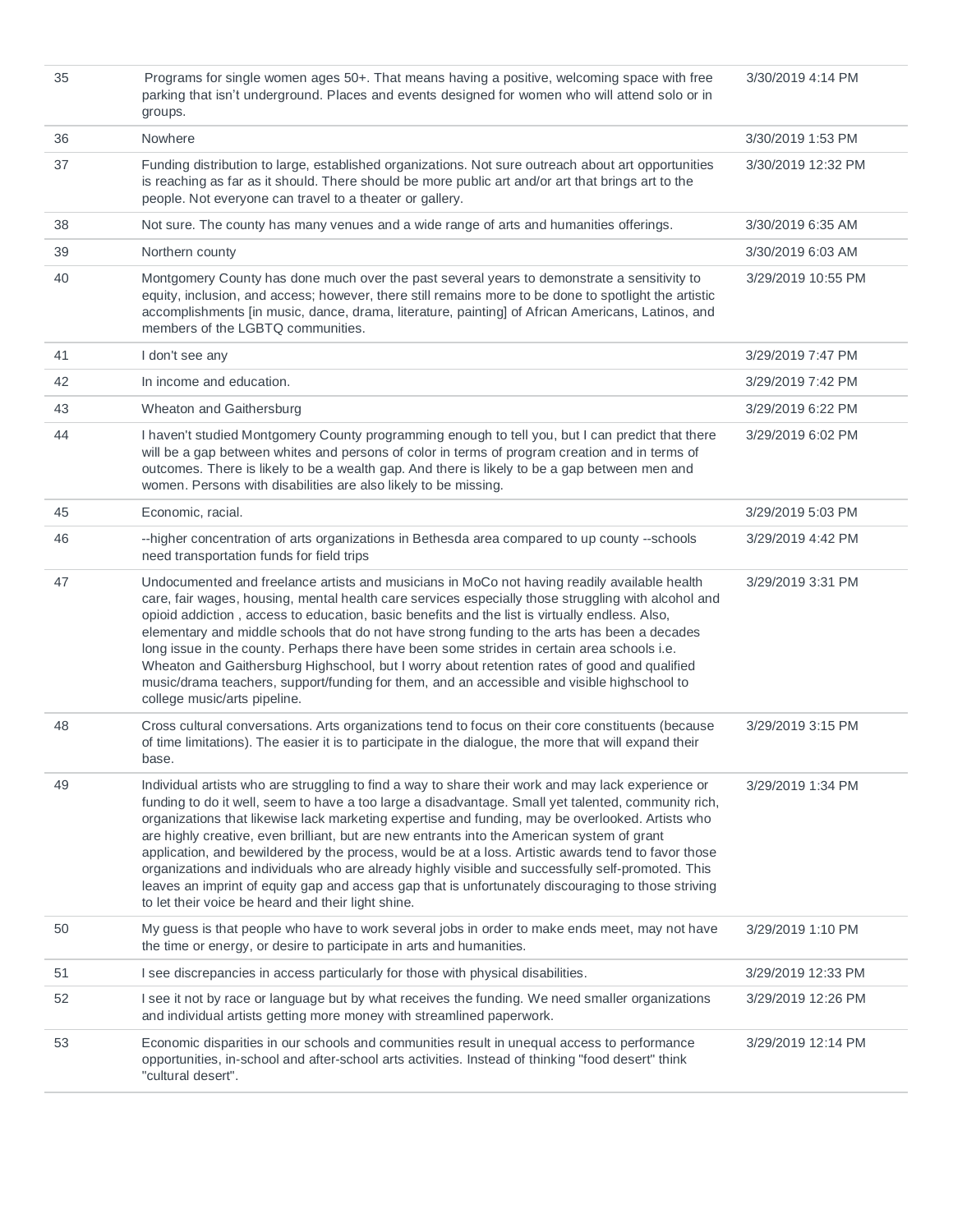| 54 | I am not in touch with disparities - except to say that as a 35+ year resident, I have seen artist of<br>color, and of different ethnic and countries of origin represented in MCPS and other public<br>displays. I think it is within the businesses where disparities are more apparent. It's not within Gov<br>or gov-funded activities. Thanks                                                                                                                                                                                                                                                                                                                                                                                                                                                                                                                                                                                                                                                 | 3/29/2019 12:02 PM |
|----|----------------------------------------------------------------------------------------------------------------------------------------------------------------------------------------------------------------------------------------------------------------------------------------------------------------------------------------------------------------------------------------------------------------------------------------------------------------------------------------------------------------------------------------------------------------------------------------------------------------------------------------------------------------------------------------------------------------------------------------------------------------------------------------------------------------------------------------------------------------------------------------------------------------------------------------------------------------------------------------------------|--------------------|
| 55 | The greatest disparities in the Arts and Humanities in Montgomery County happen to be in the<br>funding distribution to new and small nonprofit organizations that have a greater measured social<br>impact in the community. The barriers that exist for support and help don't materialize as promised.                                                                                                                                                                                                                                                                                                                                                                                                                                                                                                                                                                                                                                                                                          | 3/29/2019 11:36 AM |
| 56 | Small and mid-sized arts organizations in Montgomery County DEPEND on County funding to<br>survive and meet the demand for their services. There should be a some CAP on the funding for<br>the largest Arts Groups - to be determined by AHCMC.                                                                                                                                                                                                                                                                                                                                                                                                                                                                                                                                                                                                                                                                                                                                                   | 3/29/2019 11:32 AM |
| 57 | In venues where a payment is required to attend, and no allowances are made for those who<br>cannot afford the ticket price                                                                                                                                                                                                                                                                                                                                                                                                                                                                                                                                                                                                                                                                                                                                                                                                                                                                        | 3/29/2019 11:32 AM |
| 58 | I think people put limits on themselves. However, finding ways to afford lessons of various kinds is<br>hard for some. We can improve on finding the ways, and letting ppl know.                                                                                                                                                                                                                                                                                                                                                                                                                                                                                                                                                                                                                                                                                                                                                                                                                   | 3/29/2019 10:17 AM |
| 59 | Cost of access and participation.                                                                                                                                                                                                                                                                                                                                                                                                                                                                                                                                                                                                                                                                                                                                                                                                                                                                                                                                                                  | 3/29/2019 9:35 AM  |
| 60 | Unsure. I don't know enough about the county outside the Silver Spring area.                                                                                                                                                                                                                                                                                                                                                                                                                                                                                                                                                                                                                                                                                                                                                                                                                                                                                                                       | 3/29/2019 9:30 AM  |
| 61 | It may not be true but it appears that the county and state appear to give greater support to<br>established arts organizations than they give assistance to emerging individual artists and small<br>organizations. The answer may be about enhancing the visibility of efforts to assist these parties.                                                                                                                                                                                                                                                                                                                                                                                                                                                                                                                                                                                                                                                                                          | 3/29/2019 9:14 AM  |
| 62 | Very few spaces and events Target the minority women of color (that phrase is assumed to mean<br>african American diaspora, but in reality Asians and Hispanics are less represented in the arts<br>than other groups)                                                                                                                                                                                                                                                                                                                                                                                                                                                                                                                                                                                                                                                                                                                                                                             | 3/29/2019 9:10 AM  |
| 63 | Although most families that live in our county are middle class, there are still vast economic<br>differences between the communities and households in the county. As I see socioeconomic<br>status shift between parts of the community, I also see differences in the availability and promotion<br>of the arts and humanities. For example, the arts are not really funded or promoted as positive<br>outlets in some parts of the county. While in others it is very well funded, but more rigid and<br>performance focused rather than self expression focused.                                                                                                                                                                                                                                                                                                                                                                                                                              | 3/29/2019 9:02 AM  |
| 64 | The exclusion of Montgomery County resident's children who are homeschooled. The homeschool<br>community is a very racially and ethnically diverse group of tax payers who are summarily<br>excluded from Montgomery County arts and humanities classes, programs, and events                                                                                                                                                                                                                                                                                                                                                                                                                                                                                                                                                                                                                                                                                                                      | 3/29/2019 8:27 AM  |
| 65 | Many young people in lower-economic areas do not have opportunities to create or enjoy art.                                                                                                                                                                                                                                                                                                                                                                                                                                                                                                                                                                                                                                                                                                                                                                                                                                                                                                        | 3/29/2019 8:06 AM  |
| 66 | Artists should be paid, so many types of arts & humanities programming are expensive, and to<br>most are considered an expensive luxury. Two ways to come at this are 1) make it an expectation<br>that business entities who are thriving in our local economy give back by sponsoring free or<br>inexpensive A&H experiences. For example, all the fast food restaurant chains, as franchise<br>groups, could be asked to give out free tickets to school-aged kids to family theater performances.<br>This opens existing A&H to new groups in our population. 2) The county itself could focus on<br>funding A&H experiences that invite "ordinary" people to create. An example of this would be to set<br>up a few artists and lot of materials in a shopping mall and offer guided & open opportunities to<br>make art, which would then be displayed IN THE MALL for all to enjoy. Here the emphasis is on<br>making A&H creation more a part of everyday life for all, like buying shoes. | 3/29/2019 5:06 AM  |
| 67 | There are disparities in access to places that are not on a bus route. For instance, the programs<br>that are held at Needwood Mansion are not accessible by bus. The Agricultural History Farm Park<br>has wonderful programs but is not accessible by bus.                                                                                                                                                                                                                                                                                                                                                                                                                                                                                                                                                                                                                                                                                                                                       | 3/28/2019 11:30 PM |
| 68 | i have no idea                                                                                                                                                                                                                                                                                                                                                                                                                                                                                                                                                                                                                                                                                                                                                                                                                                                                                                                                                                                     | 3/28/2019 10:51 PM |
| 69 | Geographic access, multicultural performances                                                                                                                                                                                                                                                                                                                                                                                                                                                                                                                                                                                                                                                                                                                                                                                                                                                                                                                                                      | 3/28/2019 10:20 PM |
| 70 | Montgomery county is already there and impartial in its granting of grants to arts organizations and<br>in how they assess those grants There could be more access for schools across the county to<br>take part in and view arts events performances and exhibitions. I don't see any in the equity so far                                                                                                                                                                                                                                                                                                                                                                                                                                                                                                                                                                                                                                                                                        | 3/28/2019 10:05 PM |
| 71 | There are not enough arts and humanities venues in the eastern portion of the county. Too much<br>seems to be concentrated in the wealthier parts of the county.                                                                                                                                                                                                                                                                                                                                                                                                                                                                                                                                                                                                                                                                                                                                                                                                                                   | 3/28/2019 9:54 PM  |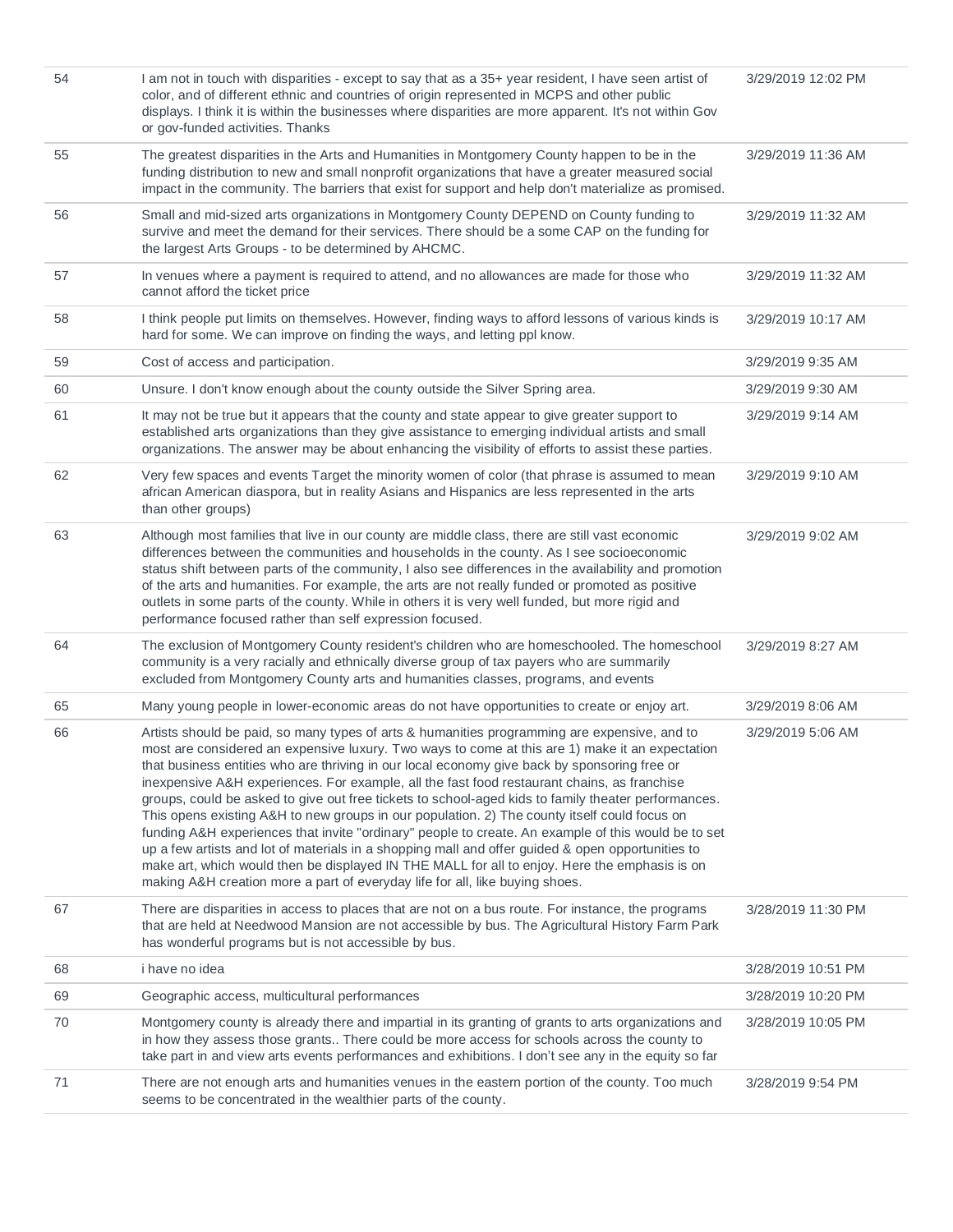| 72 | I can't speak for the county as a whole, but schools in disadvantaged neighborhoods, or students<br>at certain schools whose families are not affluent, experience disparities. We need more free or<br>low-cost afterschool programs and camps, and more community programs. The emphasis at<br>schools is often on academic subjects, but it's important for kids to have time for art too.                                                                                                                                                                                                                                                                                                                                                                                                                                                                                                                                                                                                                                                                                                                                                                                                                                                                                                                                                                                                                                                                                                                                                                                                                                                                                                                                                                                                                                                                                                                                                                                                                                                                                                                                                                                                                                                                                                                                                                                                                                                                                                                                            | 3/28/2019 9:54 PM |
|----|------------------------------------------------------------------------------------------------------------------------------------------------------------------------------------------------------------------------------------------------------------------------------------------------------------------------------------------------------------------------------------------------------------------------------------------------------------------------------------------------------------------------------------------------------------------------------------------------------------------------------------------------------------------------------------------------------------------------------------------------------------------------------------------------------------------------------------------------------------------------------------------------------------------------------------------------------------------------------------------------------------------------------------------------------------------------------------------------------------------------------------------------------------------------------------------------------------------------------------------------------------------------------------------------------------------------------------------------------------------------------------------------------------------------------------------------------------------------------------------------------------------------------------------------------------------------------------------------------------------------------------------------------------------------------------------------------------------------------------------------------------------------------------------------------------------------------------------------------------------------------------------------------------------------------------------------------------------------------------------------------------------------------------------------------------------------------------------------------------------------------------------------------------------------------------------------------------------------------------------------------------------------------------------------------------------------------------------------------------------------------------------------------------------------------------------------------------------------------------------------------------------------------------------|-------------------|
| 73 | Not familiar with disparities though I don't doubt they exist.                                                                                                                                                                                                                                                                                                                                                                                                                                                                                                                                                                                                                                                                                                                                                                                                                                                                                                                                                                                                                                                                                                                                                                                                                                                                                                                                                                                                                                                                                                                                                                                                                                                                                                                                                                                                                                                                                                                                                                                                                                                                                                                                                                                                                                                                                                                                                                                                                                                                           | 3/28/2019 9:36 PM |
| 74 | Strathmore seems kind of elitist. I would imagine that upper county north of Gaithersburg is hard to<br>access. I don't try to go to arts events there because it's too far from Silver Spring.                                                                                                                                                                                                                                                                                                                                                                                                                                                                                                                                                                                                                                                                                                                                                                                                                                                                                                                                                                                                                                                                                                                                                                                                                                                                                                                                                                                                                                                                                                                                                                                                                                                                                                                                                                                                                                                                                                                                                                                                                                                                                                                                                                                                                                                                                                                                          | 3/28/2019 8:19 PM |
| 75 | Economic classes and communities of color (including immigrant communities.)                                                                                                                                                                                                                                                                                                                                                                                                                                                                                                                                                                                                                                                                                                                                                                                                                                                                                                                                                                                                                                                                                                                                                                                                                                                                                                                                                                                                                                                                                                                                                                                                                                                                                                                                                                                                                                                                                                                                                                                                                                                                                                                                                                                                                                                                                                                                                                                                                                                             | 3/28/2019 8:16 PM |
| 76 | I don't think at this point in time in very very diverse MC there are significant disparities.                                                                                                                                                                                                                                                                                                                                                                                                                                                                                                                                                                                                                                                                                                                                                                                                                                                                                                                                                                                                                                                                                                                                                                                                                                                                                                                                                                                                                                                                                                                                                                                                                                                                                                                                                                                                                                                                                                                                                                                                                                                                                                                                                                                                                                                                                                                                                                                                                                           | 3/28/2019 7:56 PM |
| 77 | Lower Economic areas like Germantown do not have the same level of quality arts programming<br>and education as Potomac. If funding is given to Black Rock center for the Arts, at least half of<br>their participants should be minority and lower economic citizens. However only partial<br>scholarships are offered and most of the community can not afford to give their kids access to that<br>programming. It is an institution that does not offer inclusion amongst lower economic residents.<br>Black Artists rarely have an Exhibition when there are so many living in the area. Black Artists<br>have no voice in a white saturated Arts and Humanities.                                                                                                                                                                                                                                                                                                                                                                                                                                                                                                                                                                                                                                                                                                                                                                                                                                                                                                                                                                                                                                                                                                                                                                                                                                                                                                                                                                                                                                                                                                                                                                                                                                                                                                                                                                                                                                                                   | 3/28/2019 7:52 PM |
| 78 | I think Montgomery County has encoded and enshrined the 1970s white bread, White-Christian,<br>middle-brow English and German culture, with an emphasis on American corporate culture. To<br>broaden the arts in MoCo, we need to change how the county looks and acts. We need to paint<br>our houses, apartments, and commercial spaces in a wider range of colors. We need street food<br>(let Rita's Crepes re-open in downtown Bethesda!). We need auto-rickshaws for the short trips<br>from home to arts venues, the metro, school etc. We need the county to support small business so<br>we can experience more cultures. For example, there are a few African restaurants in Silver<br>Spring, but where are they in downtown Bethesda? We need more small venues for music. Where<br>can I hear classical Indian music in an intimate setting? We need cafes in the public parks - cafe<br>culture is good for artistic ferment and exchange. We need affordable housing in Kenwood and<br>Chevy Chase Lake, where in the 1960s, African-Americans and Jews were not allowed to live or<br>swim. And affordable housing in the Whitman school district. We need neighborhoods where<br>people from a range of cultures and classes live near each other and get to know each other. We<br>need to let dogs run off the leash, so the mild unexpected can happen. We need to keep Pepco<br>from taking down so many tall, majestic trees. Let's have power failures and learn to help each<br>other, learn how quiet it is when the air conditioners aren't running in the summer, sit in our front<br>yards and share stories with neighbors instead of hiding in our AC. We need "foreign" language<br>instruction in the elementary schools so our children can participate in a wider range of cultures<br>sooner. We need exciting new architecture - most of the new houses look like they are from the<br>1940s, and the new larger buildings continue to look like Brutalist modernism. It's a struggle for<br>artists to be in our county and be visually inspired to anything other than replicating the 1970s<br>whitebread + west European atmosphere. Where are the small independent bookstores? I think<br>an additional disparity comes from not recognizing that European arts, including those from<br>Central and Eastern Europe, have a lot of emotional and intellectual depth to offer people of all<br>colors. The County needs to be less sterile and more open to people interacting with each other. | 3/28/2019 7:44 PM |
| 79 | It appears to me that the arts are supported to a much greater extent than the humanities. More of<br>just an Arts Council than an Arts and Humanities Council. A better balance needs to take place.                                                                                                                                                                                                                                                                                                                                                                                                                                                                                                                                                                                                                                                                                                                                                                                                                                                                                                                                                                                                                                                                                                                                                                                                                                                                                                                                                                                                                                                                                                                                                                                                                                                                                                                                                                                                                                                                                                                                                                                                                                                                                                                                                                                                                                                                                                                                    | 3/28/2019 7:36 PM |
| 80 | when I applied for an arts grant in 2009, the panel, who reviewed dozens of applications, consisted<br>of 3 white men over the age of 50 and 1 white woman over the age of 50. If the panels deciding<br>who gets funded have only the experience of one culture, especially when that is the dominant "in<br>power" culture, who can the arts funding in the county be equitable? Humans, by default, have a<br>perspective that is unique to their situation. If a grant panel is made of people with only one<br>perspective, how could they possibly make equitable decisions on who to give funding to?                                                                                                                                                                                                                                                                                                                                                                                                                                                                                                                                                                                                                                                                                                                                                                                                                                                                                                                                                                                                                                                                                                                                                                                                                                                                                                                                                                                                                                                                                                                                                                                                                                                                                                                                                                                                                                                                                                                             | 3/28/2019 7:22 PM |
| 81 | EVERYWHERE. WE NEED MORE ACCESS.                                                                                                                                                                                                                                                                                                                                                                                                                                                                                                                                                                                                                                                                                                                                                                                                                                                                                                                                                                                                                                                                                                                                                                                                                                                                                                                                                                                                                                                                                                                                                                                                                                                                                                                                                                                                                                                                                                                                                                                                                                                                                                                                                                                                                                                                                                                                                                                                                                                                                                         | 3/28/2019 7:17 PM |
| 82 | Bethesda youth                                                                                                                                                                                                                                                                                                                                                                                                                                                                                                                                                                                                                                                                                                                                                                                                                                                                                                                                                                                                                                                                                                                                                                                                                                                                                                                                                                                                                                                                                                                                                                                                                                                                                                                                                                                                                                                                                                                                                                                                                                                                                                                                                                                                                                                                                                                                                                                                                                                                                                                           | 3/28/2019 6:57 PM |
| 83 | It appears that successes of creative people in the county generally reflect the inequities that exist<br>in other fields as well.                                                                                                                                                                                                                                                                                                                                                                                                                                                                                                                                                                                                                                                                                                                                                                                                                                                                                                                                                                                                                                                                                                                                                                                                                                                                                                                                                                                                                                                                                                                                                                                                                                                                                                                                                                                                                                                                                                                                                                                                                                                                                                                                                                                                                                                                                                                                                                                                       | 3/28/2019 6:02 PM |
| 84 | I see no problems                                                                                                                                                                                                                                                                                                                                                                                                                                                                                                                                                                                                                                                                                                                                                                                                                                                                                                                                                                                                                                                                                                                                                                                                                                                                                                                                                                                                                                                                                                                                                                                                                                                                                                                                                                                                                                                                                                                                                                                                                                                                                                                                                                                                                                                                                                                                                                                                                                                                                                                        | 3/28/2019 5:58 PM |
| 85 | Two dimensional artists do not get as much exposure and support as performing artists.                                                                                                                                                                                                                                                                                                                                                                                                                                                                                                                                                                                                                                                                                                                                                                                                                                                                                                                                                                                                                                                                                                                                                                                                                                                                                                                                                                                                                                                                                                                                                                                                                                                                                                                                                                                                                                                                                                                                                                                                                                                                                                                                                                                                                                                                                                                                                                                                                                                   | 3/28/2019 5:51 PM |
| 86 | I don't see it.                                                                                                                                                                                                                                                                                                                                                                                                                                                                                                                                                                                                                                                                                                                                                                                                                                                                                                                                                                                                                                                                                                                                                                                                                                                                                                                                                                                                                                                                                                                                                                                                                                                                                                                                                                                                                                                                                                                                                                                                                                                                                                                                                                                                                                                                                                                                                                                                                                                                                                                          | 3/28/2019 5:20 PM |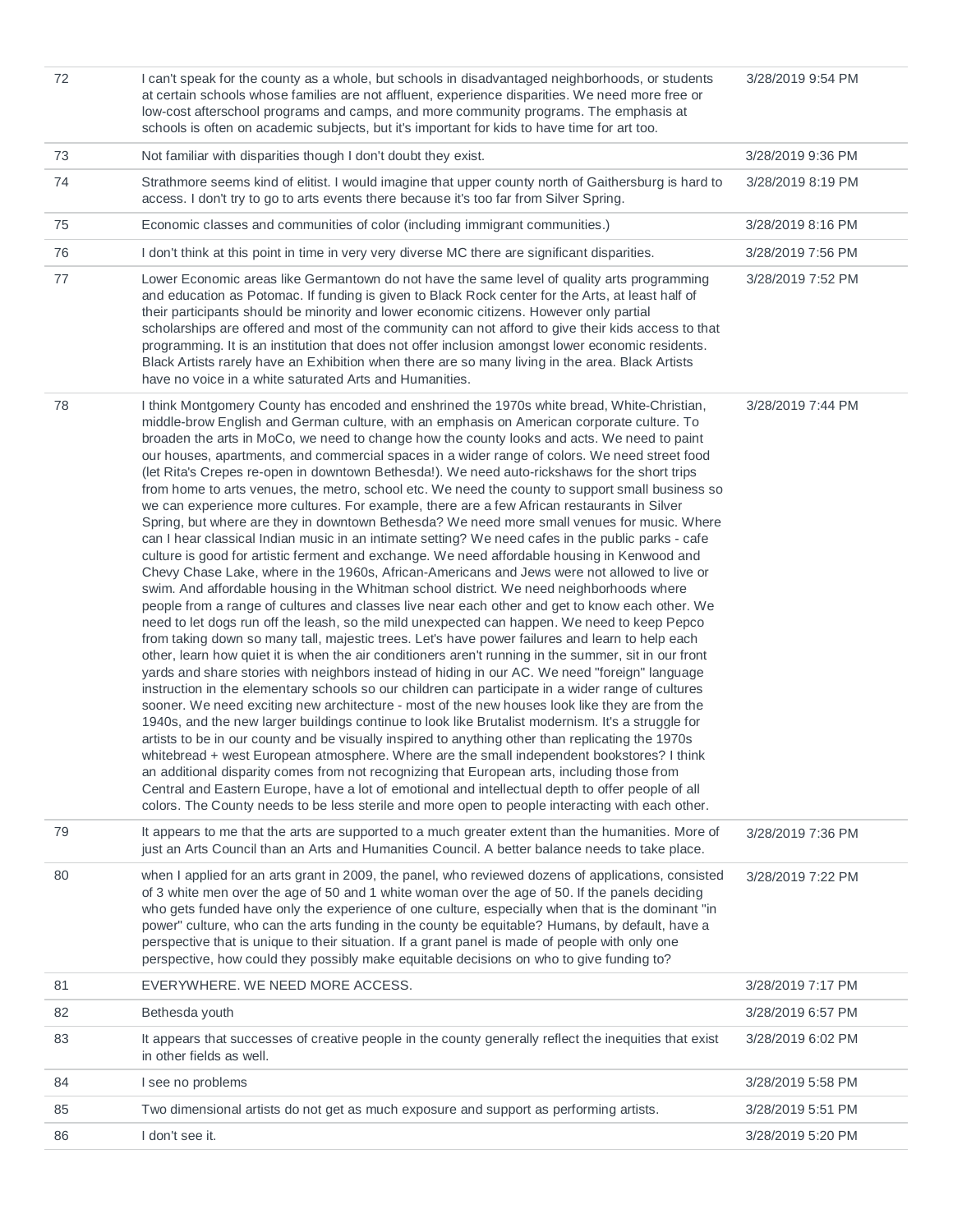| 87  | Disability access (ease of physical access, suitable seating, availability of exhibitions and<br>performances to people with disabilities or conditions that manifest in behaviors considered<br>inappropriate in traditional settings, especially live performances). Access/inclusion due to<br>economic situation - both of patrons and artists.                                                                                                                                                                                                                                                                                        | 3/28/2019 5:19 PM |
|-----|--------------------------------------------------------------------------------------------------------------------------------------------------------------------------------------------------------------------------------------------------------------------------------------------------------------------------------------------------------------------------------------------------------------------------------------------------------------------------------------------------------------------------------------------------------------------------------------------------------------------------------------------|-------------------|
| 88  | In dance, most attention seems to be given to ballet and modern dance. Diverse, culturally specific<br>traditions often remain hidden with their communities of origin.                                                                                                                                                                                                                                                                                                                                                                                                                                                                    | 3/28/2019 5:11 PM |
| 89  | We need to provide greater access to programs and services and representation of those with low<br>to moderate economic means. More LGBTQ+ as well as ethnic and racial minorities.                                                                                                                                                                                                                                                                                                                                                                                                                                                        | 3/28/2019 5:08 PM |
| 90  | This is a hard question, because we live in an area that includes 3 jurisdictions, and the borders<br>and engagements are very fluid. But I think that, offering free access is important - to visual,<br>musical, written and (maybe?) dramatic arts and dance. There are venues all over the area where<br>that happens, which is great. I guess the question is: how do people hear about those<br>opportunities?                                                                                                                                                                                                                       | 3/28/2019 5:05 PM |
| 91  | The distinction made between professional and art created by mental and behavioral health<br>consumers. This in regards to exhibit spaces, access to grants, education expectations for<br>employment (some marginalized people have tangible life experience instead of degrees), and<br>when collaborating the professional titled are considered more advanced and assumed to be<br>teaching when it is an even exchange of skills and inspiration                                                                                                                                                                                      | 3/28/2019 4:42 PM |
| 92  | perhaps need more opportunities for minority groups to offer theatrical productions                                                                                                                                                                                                                                                                                                                                                                                                                                                                                                                                                        | 3/28/2019 4:41 PM |
| 93  | Montgomery County has set a high standard in applying principles in determining support for arts<br>institutions by encouraging all to apply and making decisions to support solely on quality.                                                                                                                                                                                                                                                                                                                                                                                                                                            | 3/28/2019 4:37 PM |
| 94  | I don't know                                                                                                                                                                                                                                                                                                                                                                                                                                                                                                                                                                                                                               | 3/28/2019 4:36 PM |
| 95  | I observe the Arts and Humanities Council is biased toward the arts and frequently overlooks or<br>misunderstands its role in fostering programming and capacity for the humanities. In turn, the<br>administrative bias results in a disparity of access and inclusion in funding, programming, and<br>support services.                                                                                                                                                                                                                                                                                                                  | 3/28/2019 4:22 PM |
| 96  | Upcounty inclusion                                                                                                                                                                                                                                                                                                                                                                                                                                                                                                                                                                                                                         | 3/28/2019 4:05 PM |
| 97  | I don't really know, but am assuming the lower the income, the less the access, equity, and<br>inclusion.                                                                                                                                                                                                                                                                                                                                                                                                                                                                                                                                  | 3/28/2019 3:57 PM |
| 98  | Access to classical music/ballet for people of different racial backgrounds. Access is impaired for<br>all people with disabilities. This is why organizations like ArtStream are so very important.                                                                                                                                                                                                                                                                                                                                                                                                                                       | 3/28/2019 3:44 PM |
| 99  | Most of the scholarships and grants are for Anglo-Americans. Their families have a higher wealth<br>for several generations and can afford artistic careers for themselves and their kids, the new<br>immigrants and new comers don't have that accumulated wealth. Minorities and people of darker<br>skin color also want their children to enjoy learning arts and creative skills. The workshops and<br>classes should reflect equal number of students of each community and what is learned should be<br>the techniques through which they can express their being American and love for their background<br>and diverse culture.    | 3/28/2019 3:32 PM |
| 100 | Under representation of People with developmental disabilities as true and valuable contributors                                                                                                                                                                                                                                                                                                                                                                                                                                                                                                                                           | 3/28/2019 3:30 PM |
| 101 | 1) Cost. It costs to go to theater, to Strathmore and other performing art venues. 2) Cost for<br>children. We have vibrant music programs in our schools, but the very successful ones are in<br>areas where parents can afford private lessons as well as school lessons. Support those schools<br>with extra private lessons after school. Give every elementary school a marching band-- and<br>funds. Why doesn't Montgomery County have a dedicated high school for performing arts ? This<br>would be a bold program like New York City's performing arts high school that would most likely be<br>among the diverse in the county. | 3/28/2019 3:28 PM |
| 102 | I think disparities are income-based. Some do not have the time (working multiple shifts or jobs,<br>for example) or available funds.                                                                                                                                                                                                                                                                                                                                                                                                                                                                                                      | 3/28/2019 3:25 PM |
| 103 | More access to artworks in the "low opportunity" areas of the County. Making sure that the art and<br>humanities is shared throughout the County.                                                                                                                                                                                                                                                                                                                                                                                                                                                                                          | 3/28/2019 3:08 PM |
| 104 | East County.                                                                                                                                                                                                                                                                                                                                                                                                                                                                                                                                                                                                                               | 3/28/2019 3:00 PM |
| 105 | Don't know                                                                                                                                                                                                                                                                                                                                                                                                                                                                                                                                                                                                                                 | 3/28/2019 2:56 PM |
| 106 | It is very expensive to purchase tickets at venues such as Strathmore, etc                                                                                                                                                                                                                                                                                                                                                                                                                                                                                                                                                                 | 3/28/2019 2:55 PM |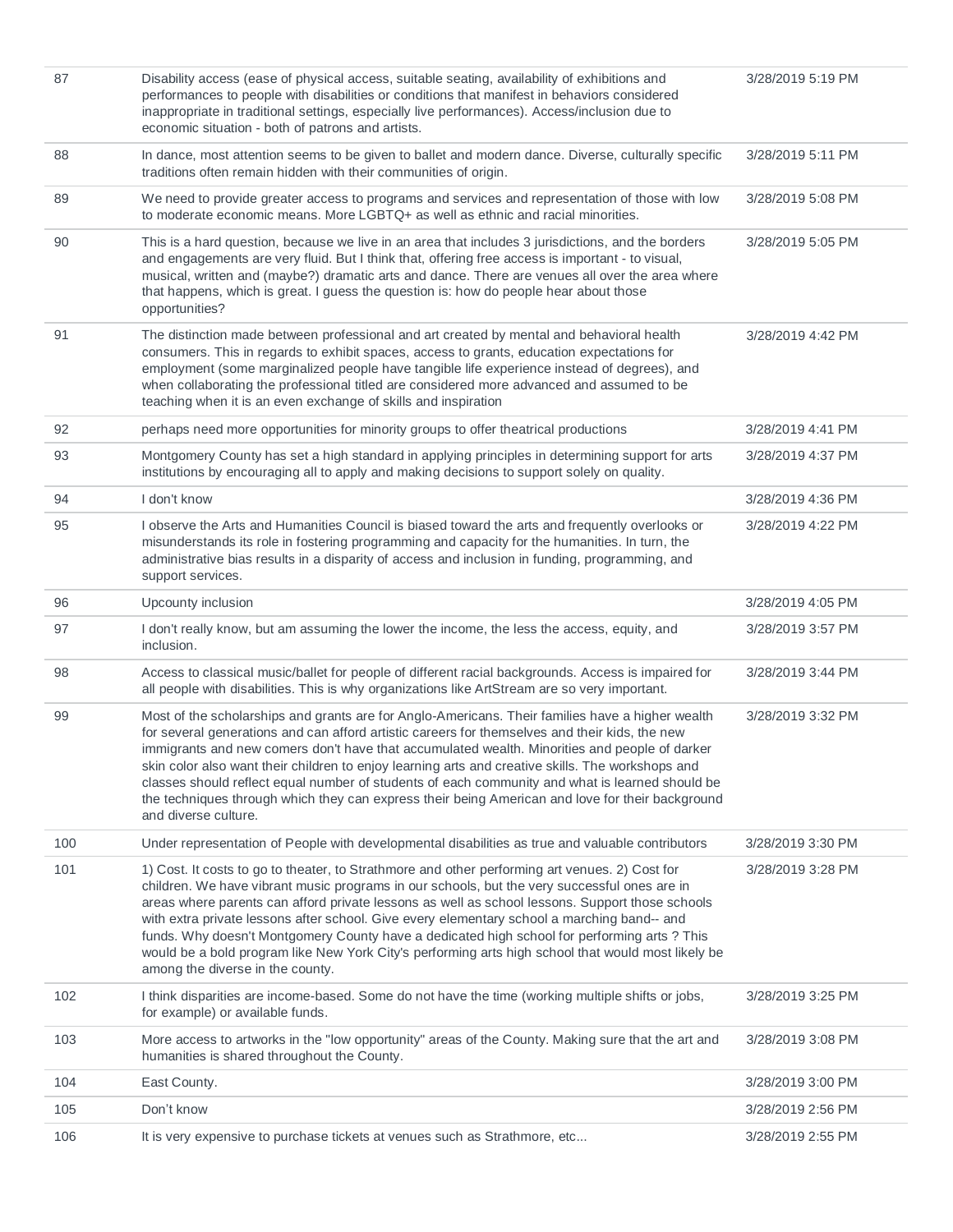| 107 | Christians who believe in Biblical values, Republicans, and people who believe in science (i.e.,<br>biological sex is real, as so many women who have been sexually assaulted or harassed can<br>attest to) are routinely called names and made to feel unwelcome at many events in the DC area.<br>Everyone in the arts and humanities community needs to remember that they are in the audience<br>too. If you claim to believe in diversity, they should be just as welcomed as people you agree with.           | 3/28/2019 2:55 PM |
|-----|---------------------------------------------------------------------------------------------------------------------------------------------------------------------------------------------------------------------------------------------------------------------------------------------------------------------------------------------------------------------------------------------------------------------------------------------------------------------------------------------------------------------|-------------------|
| 108 | classes for children, performances, classes for adults                                                                                                                                                                                                                                                                                                                                                                                                                                                              | 3/28/2019 2:42 PM |
| 109 | See above                                                                                                                                                                                                                                                                                                                                                                                                                                                                                                           | 3/28/2019 2:41 PM |
| 110 | Prohibitive cost, geographical location of venues, poor marketing and elitism.                                                                                                                                                                                                                                                                                                                                                                                                                                      | 3/28/2019 2:39 PM |
| 111 | The admin. staff tend to be less diverse than in some communities. The casts of many plays are<br>not very diverse, and the audiences are also pretty white.                                                                                                                                                                                                                                                                                                                                                        | 3/28/2019 2:28 PM |
| 112 | Although I'm not really sure where the greatest disparities are, I'm guessing that there many arts<br>events that require fees which limit certain groups' access.                                                                                                                                                                                                                                                                                                                                                  | 3/28/2019 2:23 PM |
| 113 | Minority populations are not well represented in the arts, even though are little better represented<br>in the humanities. Just presenting art that have some minority population attraction is not enough,<br>they should also be creative participants in someway                                                                                                                                                                                                                                                 | 3/28/2019 2:21 PM |
| 114 | A monoculture of angry leftists and "anger studies" majors using my tax dollars to promote the<br>latest progressive causes.                                                                                                                                                                                                                                                                                                                                                                                        | 3/28/2019 2:20 PM |
| 115 | Not really sure about that.                                                                                                                                                                                                                                                                                                                                                                                                                                                                                         | 3/28/2019 2:11 PM |
| 116 | In classrooms                                                                                                                                                                                                                                                                                                                                                                                                                                                                                                       | 3/28/2019 2:09 PM |
| 117 | smaller orgs need more funding                                                                                                                                                                                                                                                                                                                                                                                                                                                                                      | 3/28/2019 2:08 PM |
| 118 | Ethnic groups are allowed and often encouraged to practice their own culture by staging theatricals<br>of their own, however, there hardly ever a chance for these ethnic groups to be able to perform at<br>the more mainstream and popular venues such as the Kennedy Center or the Strathmore. This is<br>just an example of the marginalization the ethnic groups have to experience.                                                                                                                           | 3/28/2019 2:08 PM |
| 119 | I see the performing arts get the lion's share of public funds. Visual artists have to scrounge and<br>grapple and struggle for places to display and exhibit their art work.                                                                                                                                                                                                                                                                                                                                       | 3/28/2019 2:04 PM |
| 120 | Affluent areas with a strong white racial majority                                                                                                                                                                                                                                                                                                                                                                                                                                                                  | 3/28/2019 2:02 PM |
| 121 | Any quota driven agenda, it discriminates against talent                                                                                                                                                                                                                                                                                                                                                                                                                                                            | 3/28/2019 2:01 PM |
| 122 | I do not see any; there certainly appears to be equal access, availability, participation and<br>inclusion within the arts organizations with which I am familiar and in which I participate<br>(performing arts, graphic arts [painting, sculpture]).                                                                                                                                                                                                                                                              | 3/28/2019 2:00 PM |
| 123 | Staffing, senior staff, and board of directors are lacking in the amount of diverse representation in<br>arts organizations within Montgomery County (and most likely elsewhere if we aren't already<br>diversifying our leadership boards in one of the most already diverse areas in the country).                                                                                                                                                                                                                | 3/28/2019 1:57 PM |
| 124 | Time and money, language                                                                                                                                                                                                                                                                                                                                                                                                                                                                                            | 3/28/2019 1:53 PM |
| 125 | I don't have enough information to answer this.                                                                                                                                                                                                                                                                                                                                                                                                                                                                     | 3/28/2019 1:52 PM |
| 126 | County policy directs nearly all arts funding to legacy organizations. This leaves most arts service<br>organizations underrepresented in county funding.                                                                                                                                                                                                                                                                                                                                                           | 3/28/2019 1:49 PM |
| 127 | In the schools and organizations were the poorer of the county reside or organize. Arts and<br>humanities add depth to a person's being. There are probably many cultures or customers of<br>people within our county that do not get recognized and need to.                                                                                                                                                                                                                                                       | 3/28/2019 1:47 PM |
| 128 | It is amazing to me how few opportunities exist for artists who paint in a traditional and/or realistic<br>style.                                                                                                                                                                                                                                                                                                                                                                                                   | 3/28/2019 1:45 PM |
| 129 | I see the greatest disparities in Goddamn Latinos moving in and trashing everything! This isn't a<br>racist comment. It's a statement of fact. They're ruining the great anglicized nation we had for 200<br>straight years. Montgomery Village was a nice, neat, clean, tidy middle class mixed white, black,<br>and very small Latino population forty years ago. Now look at it: a dirty, filthy, low-class, drug-<br>infested mess thanks to Latinos moving in, refusing to assimilate and trashing everything! | 3/28/2019 1:40 PM |
| 130 | Affordability and diverse voiced                                                                                                                                                                                                                                                                                                                                                                                                                                                                                    | 3/28/2019 1:39 PM |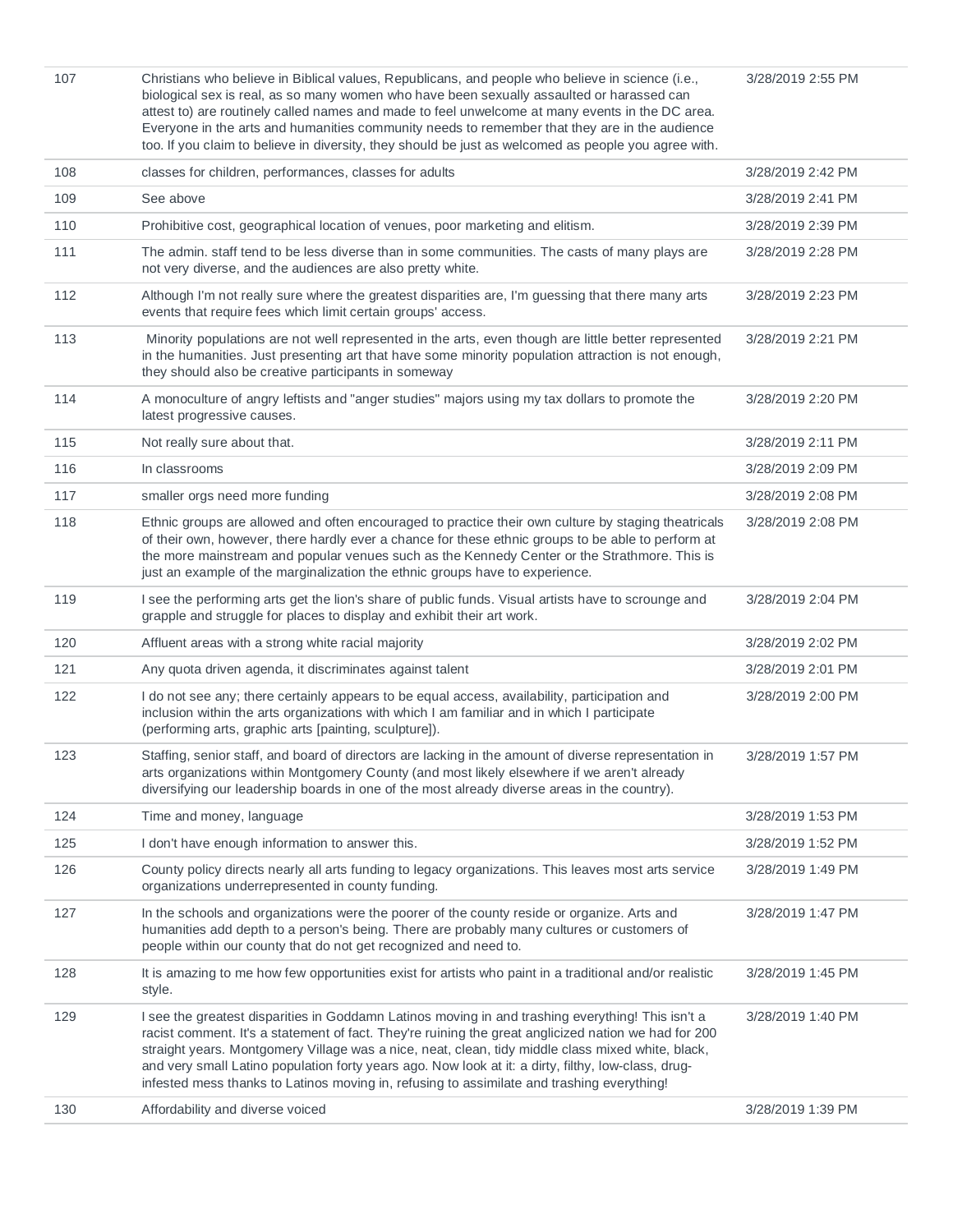| 131 | Cost of programming, communicating the availability of accessible programs, and social and<br>cultural constructs about what art is and who it's for.                                                                                                                                                                                                                                                                                                                                                                                                                                                                                                                                                                      | 3/28/2019 1:36 PM |
|-----|----------------------------------------------------------------------------------------------------------------------------------------------------------------------------------------------------------------------------------------------------------------------------------------------------------------------------------------------------------------------------------------------------------------------------------------------------------------------------------------------------------------------------------------------------------------------------------------------------------------------------------------------------------------------------------------------------------------------------|-------------------|
| 132 | Knowledge of resources availability and distribution of resources.                                                                                                                                                                                                                                                                                                                                                                                                                                                                                                                                                                                                                                                         | 3/28/2019 1:35 PM |
| 133 | I see disparities in quality arts education programs. When I send my girls of color to arts education<br>programs at Strathmore, Round House, etc, I look around and say where are all the little brown<br>children? I am unsure if it's cost, location, or marketing but the children in their classrooms are not<br>participating in these high quality arts education programs (at least not at their facilities). My<br>daughter's orchestra teacher told me that their school doesn't send students to audition for the<br>Honors Orchestra because only Asian students are chosen. This needs be addressed in the<br>selection process. Also, there is a lack of diversity in the arts leaders in Montgomery County. | 3/28/2019 1:34 PM |
| 134 | I don't have the exposure to know.                                                                                                                                                                                                                                                                                                                                                                                                                                                                                                                                                                                                                                                                                         | 3/28/2019 1:33 PM |
| 135 | Access for kids through extracurricular activities, as well as school field trips, etc. Also access to<br>opportunity for artists.                                                                                                                                                                                                                                                                                                                                                                                                                                                                                                                                                                                         | 3/28/2019 1:30 PM |
| 136 | need structures and funds to support serving variety of needs; need structures to plug in programs<br>to variety of recipients across wide geographic area; need transportation subsidies; subsidies to<br>ensure financial access                                                                                                                                                                                                                                                                                                                                                                                                                                                                                         | 3/28/2019 1:25 PM |
| 137 | Creativity cannot be disciplined into equity, access and inclusion. You don't know where or how or<br>who will be the next creative genius or great creative trend. Why would you want to start<br>allocating? Let creativity surface and judge what to fund based on the merits of creativity and not<br>for any other reason. You are about to stifle creativity instead of nurturing it.                                                                                                                                                                                                                                                                                                                                | 3/28/2019 1:24 PM |
| 138 | I don't know enough to answer this one.                                                                                                                                                                                                                                                                                                                                                                                                                                                                                                                                                                                                                                                                                    | 3/28/2019 1:22 PM |
| 139 | The leadership of many arts organizations in the county does not reflect the diverse communities<br>in the county. There also is a concentration of organizations in some parts of the county and other<br>areas where few opportunities exist.                                                                                                                                                                                                                                                                                                                                                                                                                                                                            | 3/28/2019 1:17 PM |
| 140 | Disparity between allocation of funding between mid- and small-size organizations and the top tier<br>of the large organizations. Access to the arts for low-income families. Organizations could use help<br>with support of Scholarship funds used to offset the cost of participation by low-income families.<br>More affordable performance venues.                                                                                                                                                                                                                                                                                                                                                                    | 3/28/2019 1:16 PM |
| 141 | In Wheaton, the only Urban District or municipality without a library; the library was instead located<br>outside of the Urban District                                                                                                                                                                                                                                                                                                                                                                                                                                                                                                                                                                                    | 3/28/2019 1:16 PM |
| 142 | I am not familiar with a lot of the arts and humanities programming here. However, what I do know<br>is that there are not a lot of inexpensive program options in our county. Access (financial ability to<br>pay) is given to the top earners in our county. Lower economic strata seem left out of the offerings.<br>In short, ticket prices are WAY too high. Finally, if there are free days at museums and discount<br>programs for tickets to events, then they need to be better advertised.                                                                                                                                                                                                                       | 3/28/2019 1:15 PM |
| 143 | women in leadership roles                                                                                                                                                                                                                                                                                                                                                                                                                                                                                                                                                                                                                                                                                                  | 3/28/2019 1:15 PM |
| 144 | Seneca Valley Cluster of Montgomery County Public Schools (Germantown)                                                                                                                                                                                                                                                                                                                                                                                                                                                                                                                                                                                                                                                     | 3/28/2019 1:13 PM |
| 145 | POC are not as widely recognized or represented                                                                                                                                                                                                                                                                                                                                                                                                                                                                                                                                                                                                                                                                            | 3/28/2019 1:13 PM |
| 146 | Financial support including studios, housing and performance space, gallery, etc.                                                                                                                                                                                                                                                                                                                                                                                                                                                                                                                                                                                                                                          | 3/28/2019 1:11 PM |
| 147 | Grant application info / fees. Inability to access evening programs due to lack of transportation                                                                                                                                                                                                                                                                                                                                                                                                                                                                                                                                                                                                                          | 3/28/2019 1:10 PM |
| 148 | People who are already "in the conversation" know how to strut their stuff. I wish there were<br>opportunities for people who are just beginning to see themselves as artists. It's always going to<br>be a "who you know" world, but let's make it easier for beginners to knock on the right doors in<br>order to present themselves. Not every one has a parent who thinks art is a good idea.                                                                                                                                                                                                                                                                                                                          | 3/28/2019 1:10 PM |
| 149 | We believe that expanding the entry points for creative producers at early stages in their young life<br>and teenage years provides the greatest opportunity to break down barriers to cultural equity,<br>access to economic opportunity and inclusion in community decision making. Our strategy is to<br>empower young people to lead their elders and younger people in these activities so as to<br>reinforce their community-oriented leadership and give them an opportunity to shape the future<br>world they will be responsible for.                                                                                                                                                                             | 3/28/2019 1:09 PM |